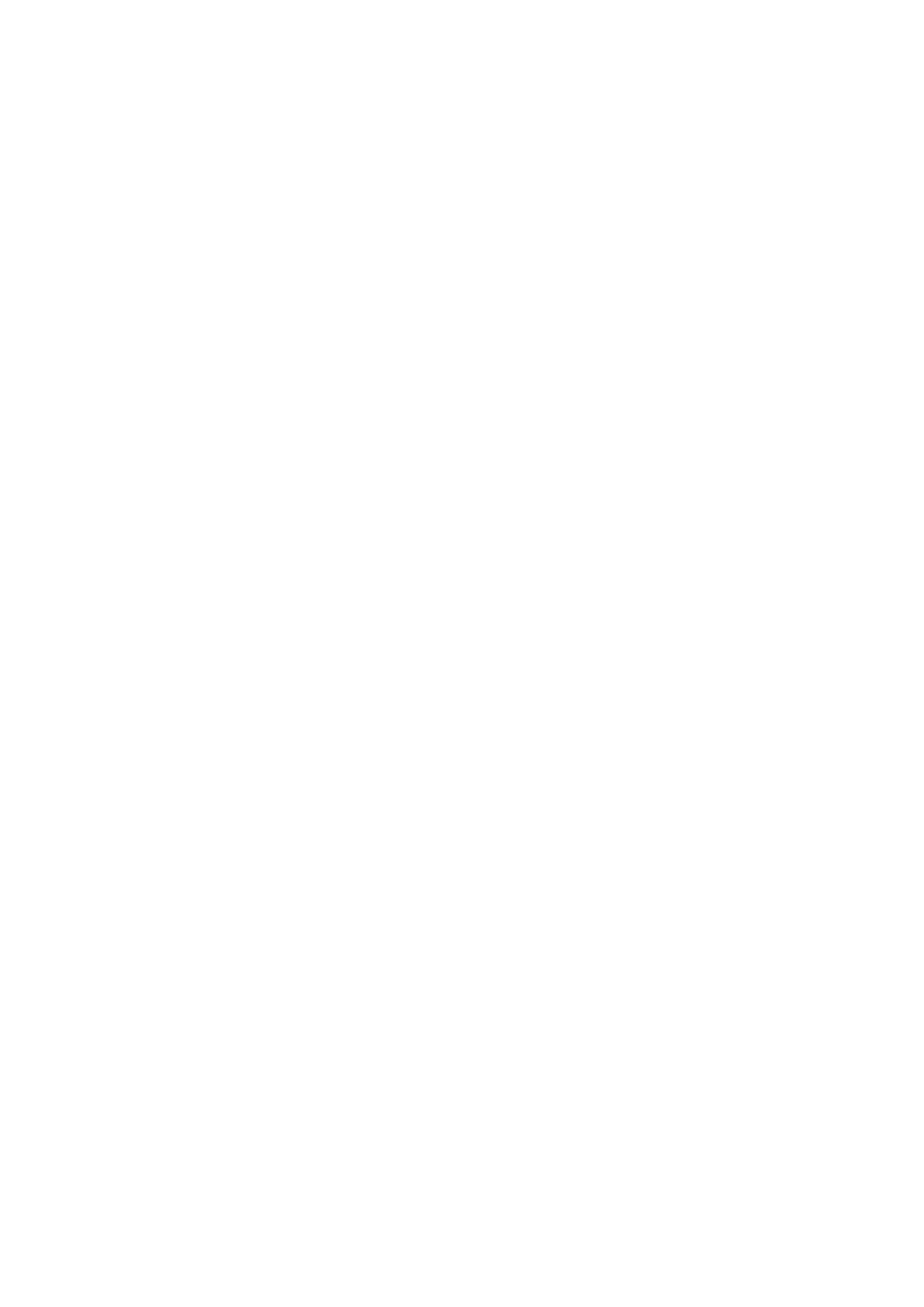## **PREVENTING AND MANAGING CONFLICTS OF INTEREST IN COUNTRY-LEVEL NUTRITION PROGRAMS:**

A ROADMAP FOR IMPI FMENTING THE WORLD HEALTH ORGANIZATION'S DRAFT APPROACH IN THE AMERICAS

Washington, D.C., 2021

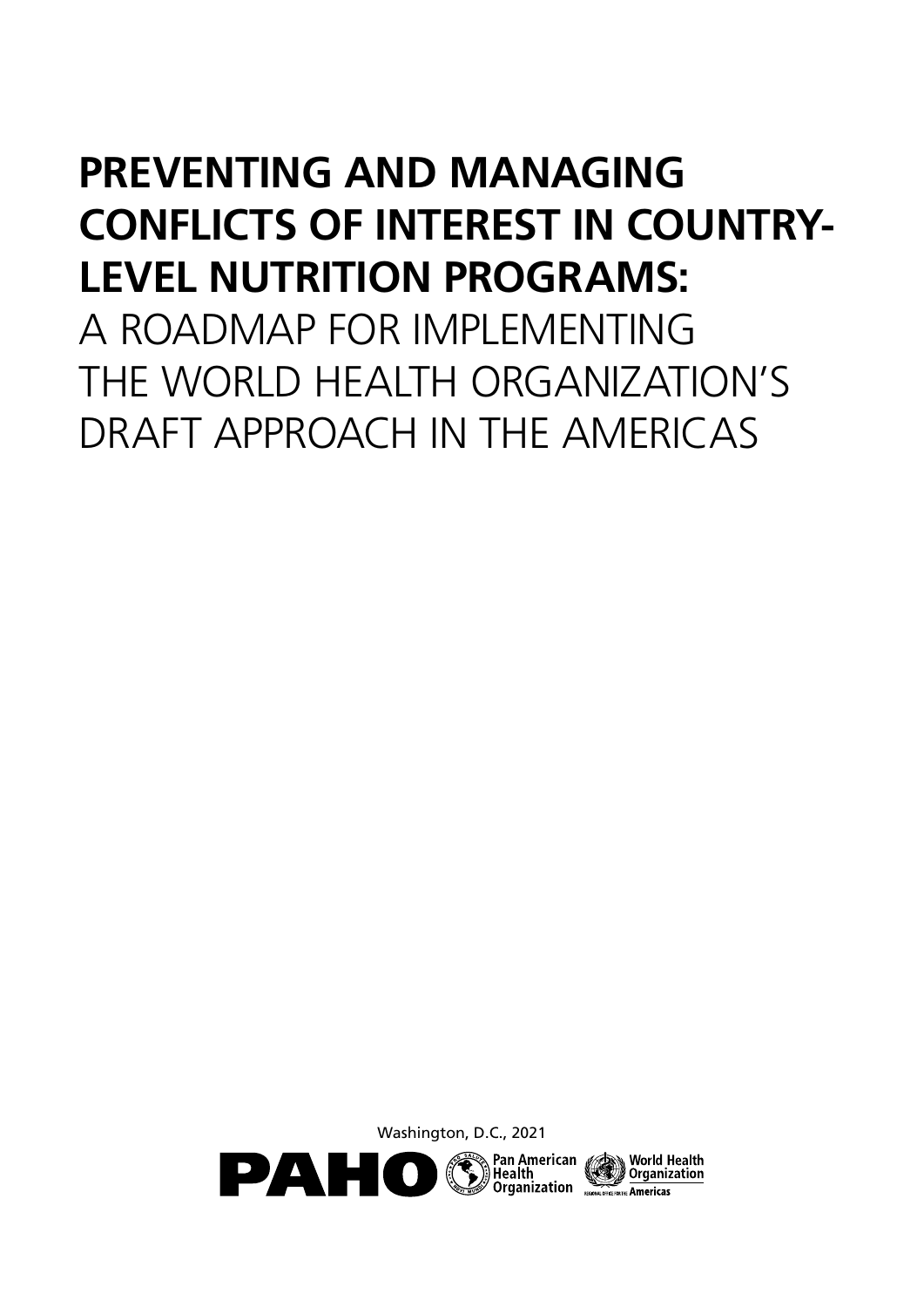Preventing and Managing Conflicts of Interest in Country-level Nutrition Programs: A Roadmap for Implementing the World Health Organization's Draft Approach in the Americas

PAHO/NMH/RF/21-0014

#### © Pan American Health Organization, 2021

Some rights reserved. This work is available under the Creative Commons Attribution-NonCommercial-ShareAlike 3.0 IGO license (CC BY-NC-SA 3.0 IGO; [https://creativecommons.org/licenses/by-nc-sa/3.0/igo\)](https://creativecommons.org/licenses/by-nc-sa/3.0/igo).

Under the terms of this license, this work may be copied, redistributed, and adapted for non-commercial purposes, provided the new work is issued using the same or equivalent Creative Commons license and it is appropriately cited. In any use of this work, there should be no suggestion that the Pan American Health Organization (PAHO) endorses any specific organization, product, or service. Use of the PAHO logo is not permitted.

All reasonable precautions have been taken by PAHO to verify the information contained in this publication. However, the published material is being distributed without warranty of any kind, either expressed or implied. The responsibility for the interpretation and use of the material lies with the reader. In no event shall PAHO be liable for damages arising from its use.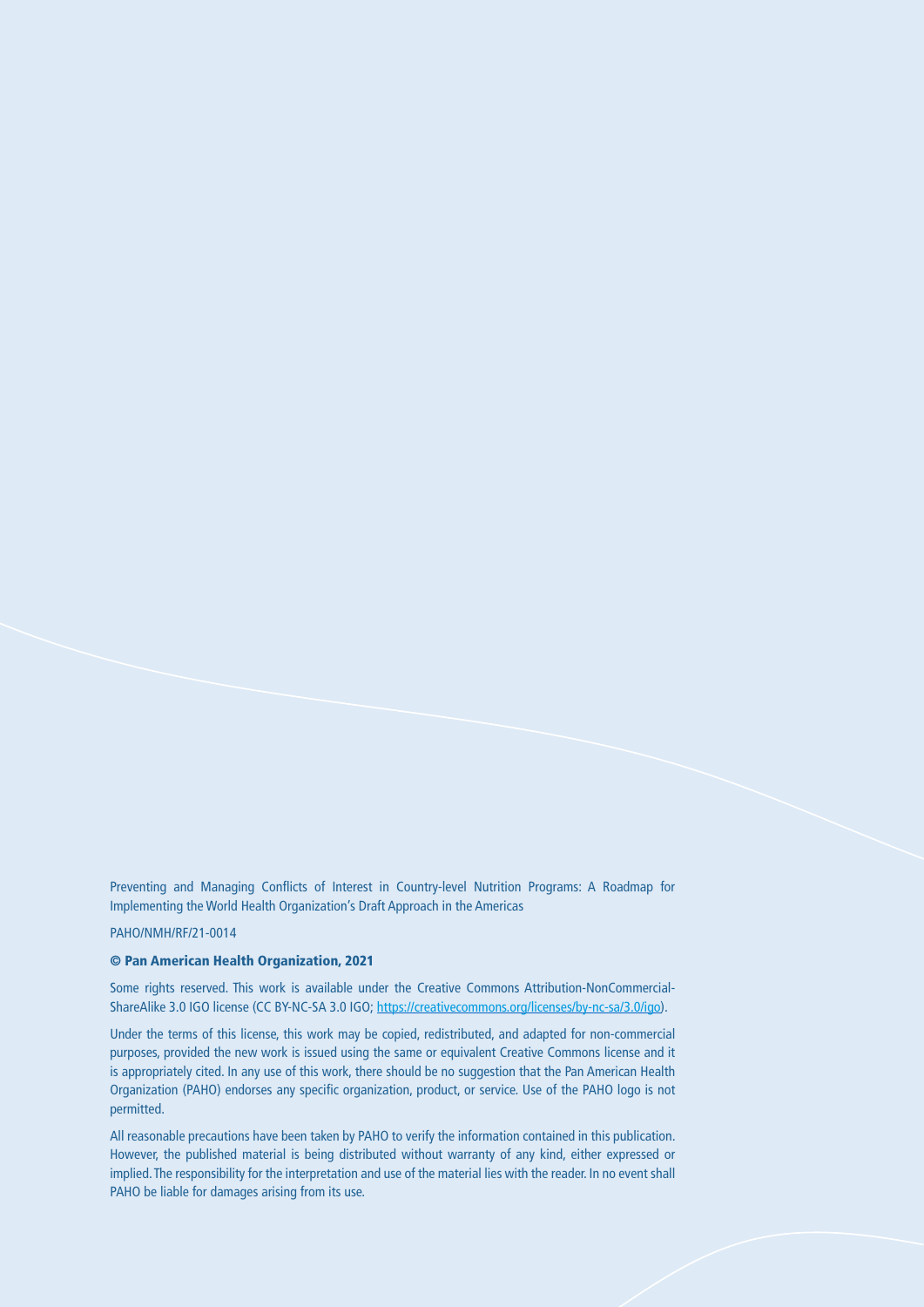# **Contents**

| 1.1                                                                                 |                                                               |  |  |
|-------------------------------------------------------------------------------------|---------------------------------------------------------------|--|--|
| 1.2                                                                                 | Approach A: Three-day Workshop at Member State Level 4        |  |  |
| 1.3                                                                                 |                                                               |  |  |
|                                                                                     |                                                               |  |  |
| Stage II: Review of Existing Decision-making Processes in Relation to               |                                                               |  |  |
|                                                                                     |                                                               |  |  |
| 2.1                                                                                 | Mapping Existing Decision-making Around Potential Engagements |  |  |
|                                                                                     |                                                               |  |  |
| 2.2                                                                                 | Identifying Teams/Individuals Best Placed to Lead on          |  |  |
|                                                                                     |                                                               |  |  |
|                                                                                     |                                                               |  |  |
| Stage III: Integrating the Tool(s) into Existing Governance Structures 10           |                                                               |  |  |
| Annex I: Suggested Agenda for Three-day Participatory Workshop 12                   |                                                               |  |  |
| Annex II: Suggested Agenda for One-day Participatory Workshop  14                   |                                                               |  |  |
| Annex III: Triage Tool for Evaluating Potential Engagement with Non-state Actors 15 |                                                               |  |  |
|                                                                                     |                                                               |  |  |
|                                                                                     |                                                               |  |  |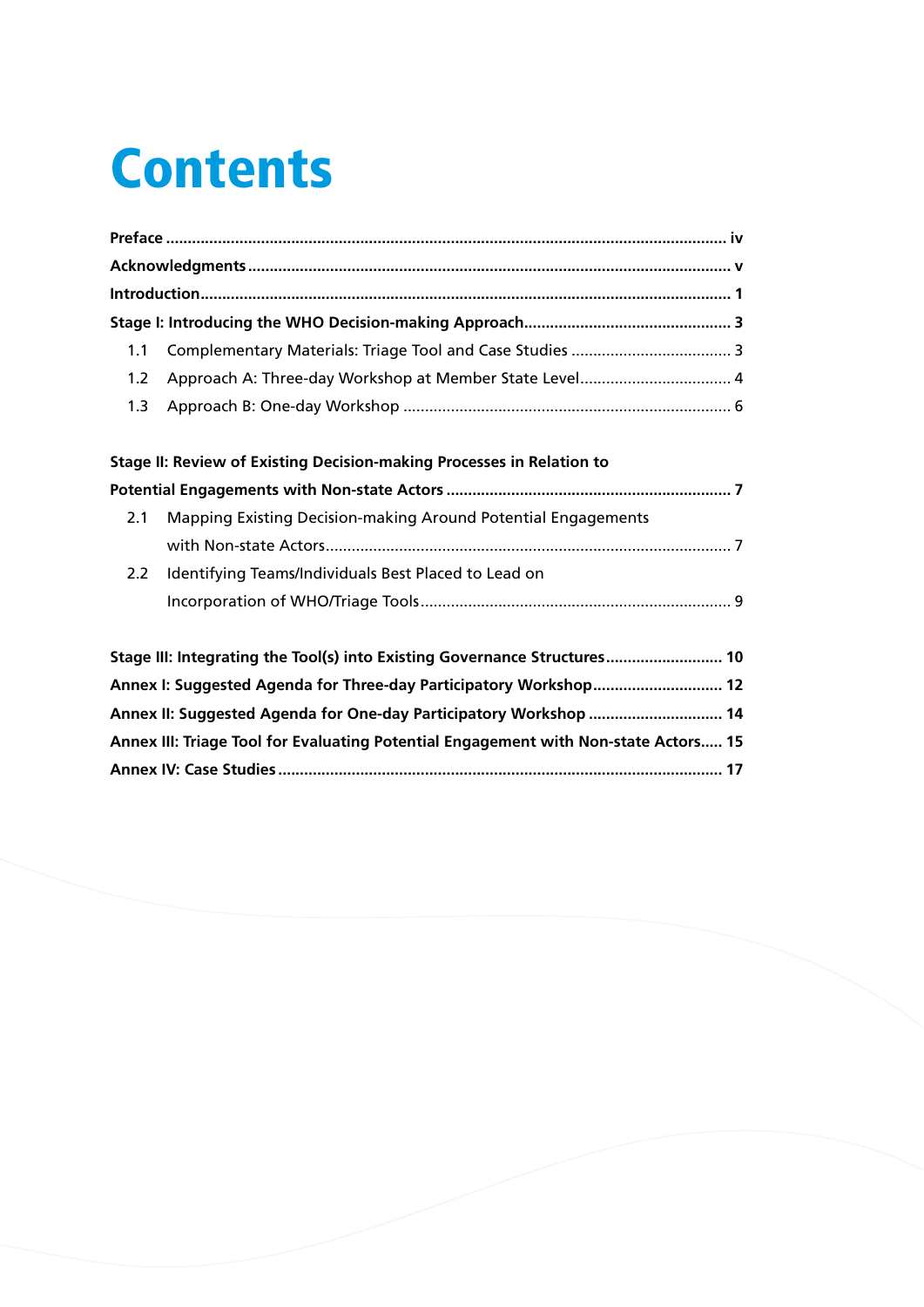## Preface

here is growing evidence that industries producing ultra-processed food and drinks, infant formulas, micronutrients, pesticides and genetically manipulated foods, as well as associated actors often attempt to delay, weaken, distort, and/or impede the development of food and nutrition policies and programs that can effectively contribute to healthier and more sustainable food systems. The situation in the Americas is not an exception, and it is particularly worrisome in smaller and lower-income countries.

In 2012, the World Health Assembly (Res. WHA65.6) requested the Director-General of the World Health Organization (WHO) to develop risk assessment, disclosure, and management tools to safeguard against possible conflicts of interest in policy development and implementation of nutrition programs consistent with WHO's overall policy and practice.

In 2014, the 67th WHA requested the Director-General to "convene informal consultations with Member States to complete the work, before the end of 2015, on risk assessment and management tools for conflicts of interest in nutrition, for consideration by Member States." These consultations were concluded in 2015, and in 2017, WHO released the Draft Approach for the Prevention and Management of Conflicts of Interest in the Policy Development and Implementation of Nutrition Programmes at Country Level for a public consultation. Member States, United Nations representatives, and non-state actors provided comments, which are publicly available and were considered by WHO in further developing the approach. WHO Regions were then asked to pilot the approach at country level to test its applicability and practical value, and the Pan American Health Organization (PAHO) initiated its work in 2018, which resulted in the development of this roadmap.

PAHO expects this publication to help Member States identify, prevent, and manage potential conflicts of interest in any engagement with non-state actors in their nutrition policies and programs.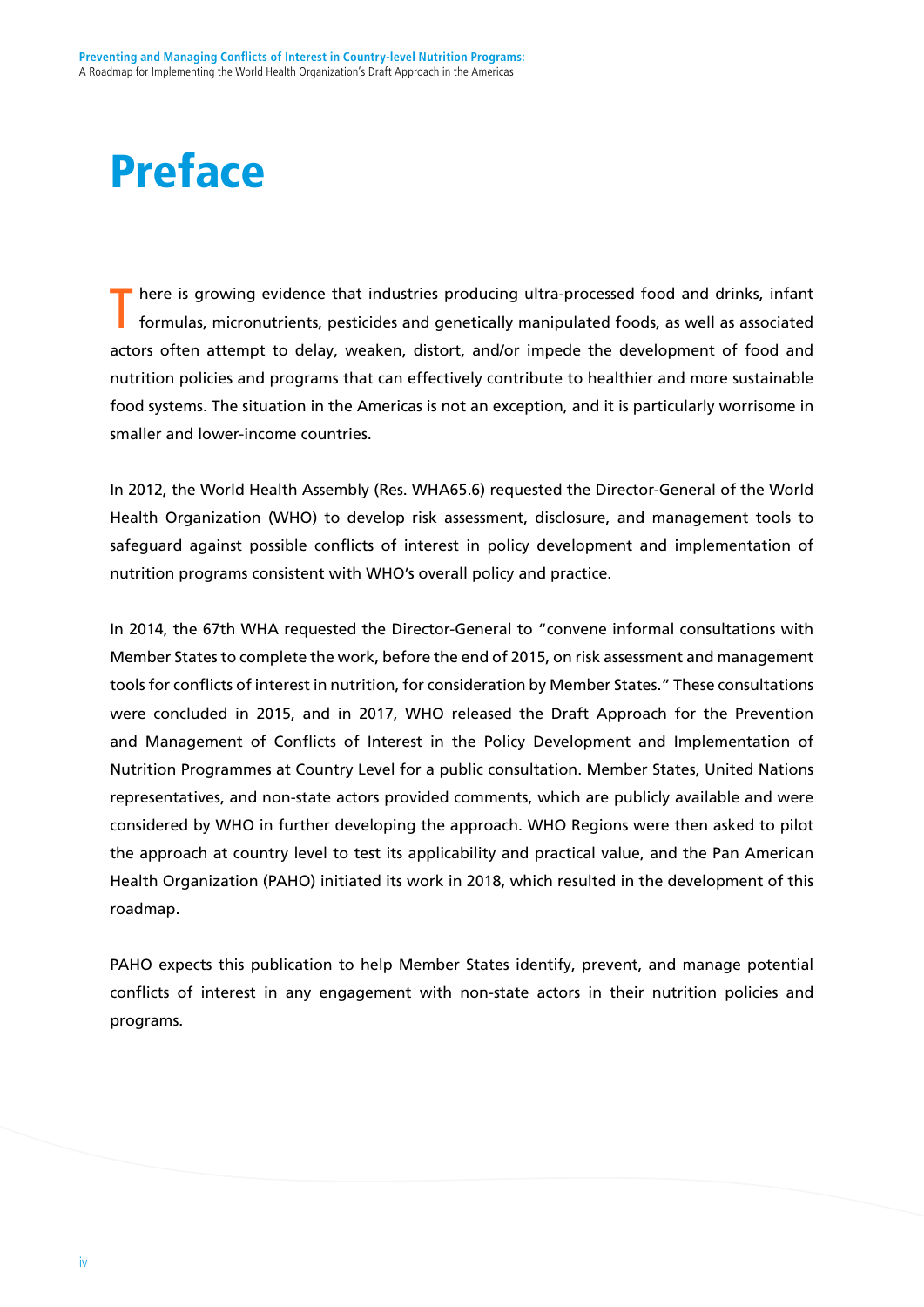## Acknowledgments

he Pan American Health Organization (PAHO) gratefully acknowledges the contribution of the following: Camila Maranha and Paula Johns (ACTBr); Ana Carolina Feldenheimer and Inês Rugani Ribeiro de Castro (The Alliance for Adequate and Healthy Eating of Brazil); Christine Chin (Cancer Society of the Bahamas); Stacey Rocke Manick (Family Planning Association of Trinidad and Tobago); Holly Wong, Mariana Ferraz, and Rachel Morrison (Global Health Advocacy Incubator); Beverley Barnett, Jenna Thompson, Maisha Hutton, Sheena Warner-Edwards, and Sonja Harewood (Healthy Caribbean Coalition); Trevor Hassell (Healthy Caribbean Coalition/NCD Commission of Barbados); Barbara McGaw (Heart Foundation of Jamaica / Healthy Caribbean Coalition); Francine Charles (Heart & Stroke Foundation of Barbados); Luisete Bandeira (Interministerial Chamber of Food and Nutrition Security of Brazil); Marina Rea (International Baby Foods Action Network); Abi Begho (Lake Health and Wellbeing); Phillip Swann (Ministry of Health of the Bahamas / Healthy Bahamas Coalition); Arthur Philips and Kenneth George (Ministry of Health of Barbados); Eduardo Nilson, Gisele Bortolini, Lorenza Longhi, Michele Lessa, and Simone Guadagning (Ministry of Health of Brazil); Renee Franklin (Ministry of Health of Trinidad and Tobago); Simone Spence (Ministry of Health and Wellness of Jamaica); Samantha Moitt (Ministry of Health, Wellness and the Environment of Antigua and Barbuda); Patsy Wyllie (Ministry of Health, Wellness and the Environment of Saint Vincent and the Grenadines); Mariana Pinheiro (Ministry of Social Development); Elisabetta Recine, Marília Leão, Jean Câmara, Irio Conti, and Edna Santos (National Council of Food and Nutrition Security of Brazil); Zaira Salerno (National Council of Health of Brazil and Brazilian Association of Nutrition); Antônia Maria de Aquino, Renata de Araujo Ferreira, and Suzany Portal (National Health Surveillance Agency of Brazil); Lydia Atkins (Organisation of Eastern Caribbean States); Alice Medeiros, Elisa Prieto, Fabio Gomes, Katia de Pinho Campos, Lisa Bayley, Scott Shauff, Sofía Rincón Gallardo Patiño, and Steven Constantinou (PAHO); Beverley Reddock (Saint Vincent Diabetes and Hypertension Association); Ronnie Bissessar (Trinidad and Tobago Heart Foundation); Mélissa Mialon (University of Sao Paulo); Madhuvanti Murphy (University of the West Indies); Nicole Foster (University of the West Indies / Healthy Caribbean Coalition); Francesco Branca and Hala Boukerdenna (World Health Organization).

This roadmap and associated documents were developed in collaboration with Jeff Collin, Rob Ralston, and Sarah Hill (Global Health Policy Unit, University of Edinburgh and SPECTRUM research consortium).

PAHO also acknowledges support from the Global Health Advocacy Incubator and funding from Bloomberg Philanthropies.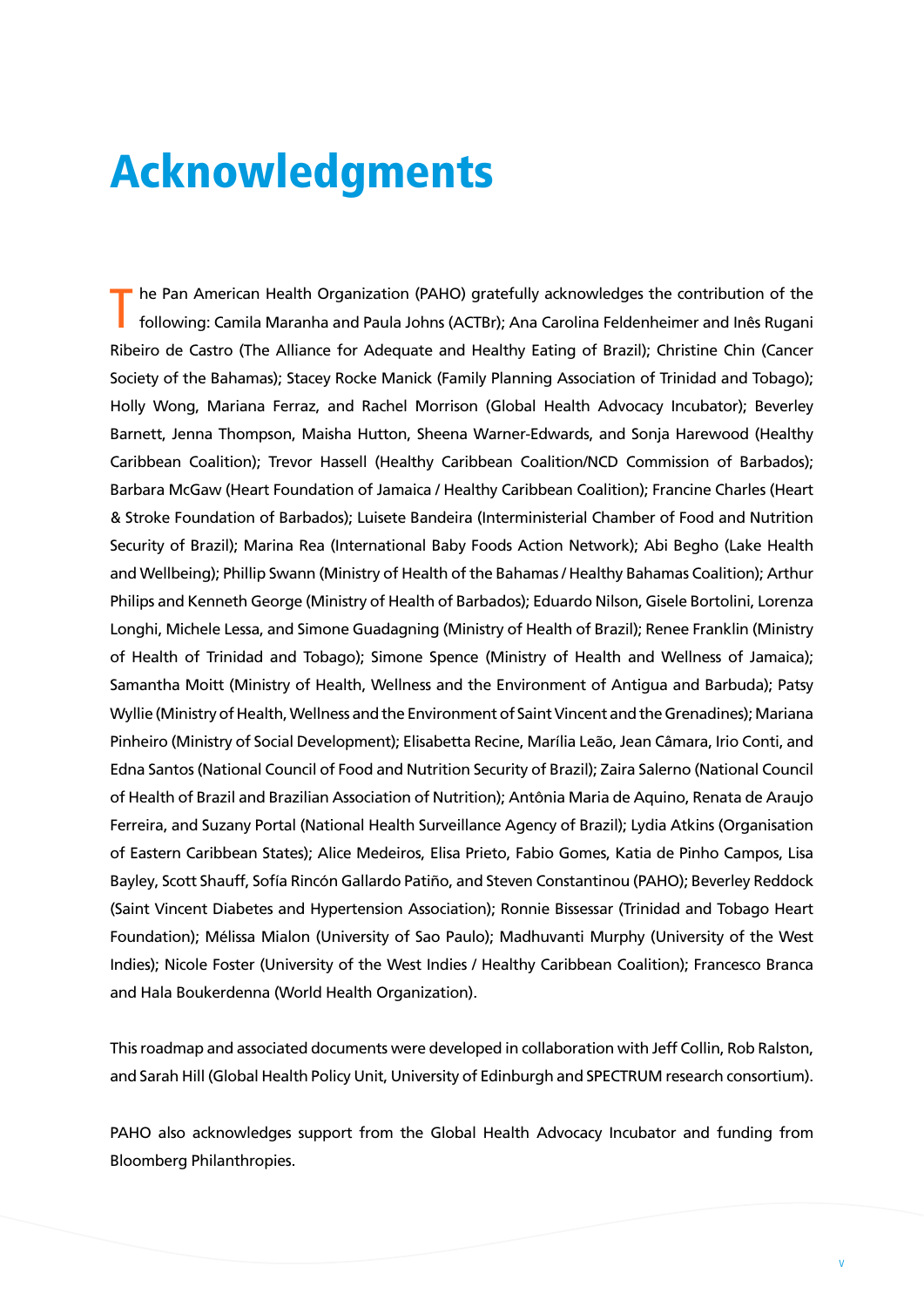## Introduction

his document sets out a roadmap for introducing and implementing in the Region of the Americas the Draft Approach for the Prevention and Management of Conflicts of Interest in the Policy Development and Implementation of Nutrition Programmes at Country Level, published by the World Health Organization (WHO) in December 2017.' The WHO draft approach is a decisionmaking process intended to help Member States identify, prevent, and manage potential conflicts of interest in their engagement with non-state (particularly commercial) actors in their nutrition policies and programs. Given the complexity of the WHO draft approach, this document also provides a simplified one-page 'triage tool' to support and enable its application. This triage tool was developed by the Pan American Health Organization (PAHO) with the support of ministries of health officials and civil society organizations.

This roadmap describes how relevant teams within Member States' Ministries of Health can be introduced to and gain familiarity with the WHO approach and the associated triage tool, with support and guidance from PAHO staff.

This roadmap has several purposes:

- To introduce decisionmakers in relevant government agencies to the principles underlying the WHO approach;
- To adapt and develop complementary formats of the WHO approach to support existing decision-making processes at a national level;
- To supplement the *[full WHO tool](https://www.smartsurvey.co.uk/s/ONGA5)* with a shorter *[triage tool](https://www.smartsurvey.co.uk/s/QDOQM/)* to increase accessibility and to enable more effective engagement and use in real-life decision-making regarding potential engagements with non-state actors.2

<sup>1</sup> WHO. Draft Approach for the Prevention and Management of Conflicts of Interest in the Policy Development and Implementation of Nutrition Programmes at Country Level. Decision-making Process and Tool. 4 December 2017. Available from: [https://www.who.](https://www.who.int/nutrition/consultation-doi/nutrition-tool.pdf) [int/nutrition/consultation-doi/nutrition-tool.pdf](https://www.who.int/nutrition/consultation-doi/nutrition-tool.pdf)

<sup>2</sup> Non-state actors or individuals may be categorized into private sector or not-for-profit sector. Categories include private sector entities, nongovernmental organizations, philanthropic foundations, academic institutions, individuals belonging to the abovementioned categories of external institutions, and individuals acting in their individual capacity.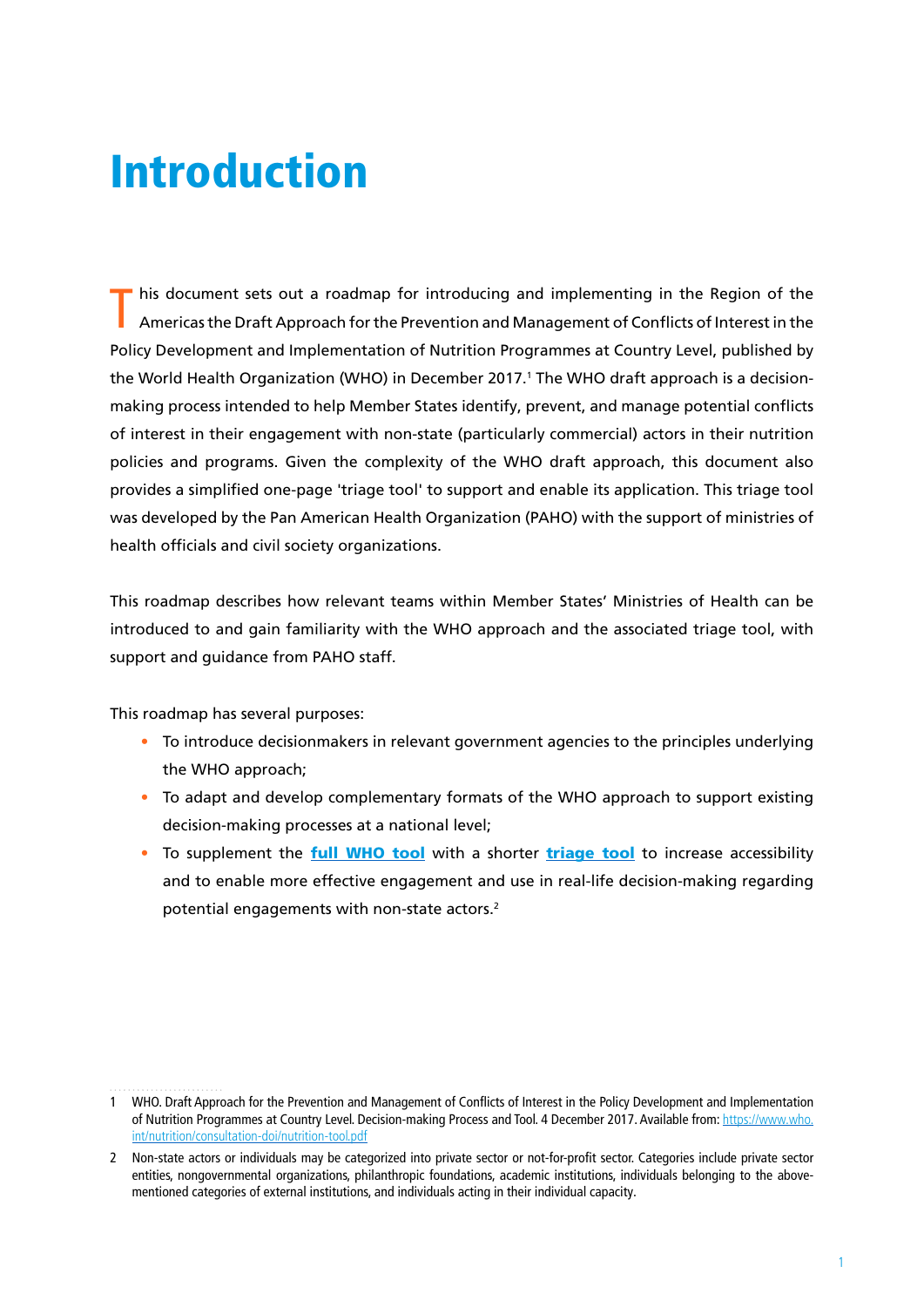These aims are addressed through a three-stage process:

Stage I - Introduce the draft WHO approach and associated decision-making tools at a **participatory workshop** involving the team with lead responsibility for nutrition policy and other relevant policy actors. This workshop introduces the rationale and principles underlying the WHO approach and helps participants become familiar with their application in the recommended decision-making process around potential engagements (Box 1). Ideally, this workshop should also provide participants with an opportunity to consider how the WHO approach might be incorporated into existing decision-making structures and processes at national level.

Stage II - Review existing decision-making procedures around potential engagement with non-state actors, and consider how the process outlined in the WHO tool (47 pages) and triage tool (one page) might be incorporated into these processes. This stage can be included as part of the participatory workshop, or addressed during a separate meeting.

Stage III - Introduce the tools to support real-life decision-making regarding potential engagement with non-state actors. Ideally, this stage will involve an initial pilot phase, followed by a review and further adaptation of the WHO/triage tools before elements of the tools become formally integrated into decision-making processes. The pilot phase allows for testing and feedback on the tools, and for more detailed consideration of how they may interact with existing decisionmaking structures and processes.

#### Box 1: The six-step decision-making tree as outlined in the WHO tool

#### STEP 1: Rationale for engagement

Is the public health nutrition goal clear?

STEP 2: Profiling, due diligence, and risk assessment What is the risk profile of the external actor and engagement?

#### STEP 3: Balancing risks and benefits What is the outcome of the risk and benefit analysis of the engagement?

STEP 4: Risk management Have the risks been managed based on mitigation measures, terms of reference, and work plan?

STEP 5: Monitoring and evaluation, and accountability Has the engagement achieved public health nutrition goals? Will the engagement continue or stop?

STEP 6: Transparency and communication Have the engagement activities and outcomes been communicated to relevant audiences?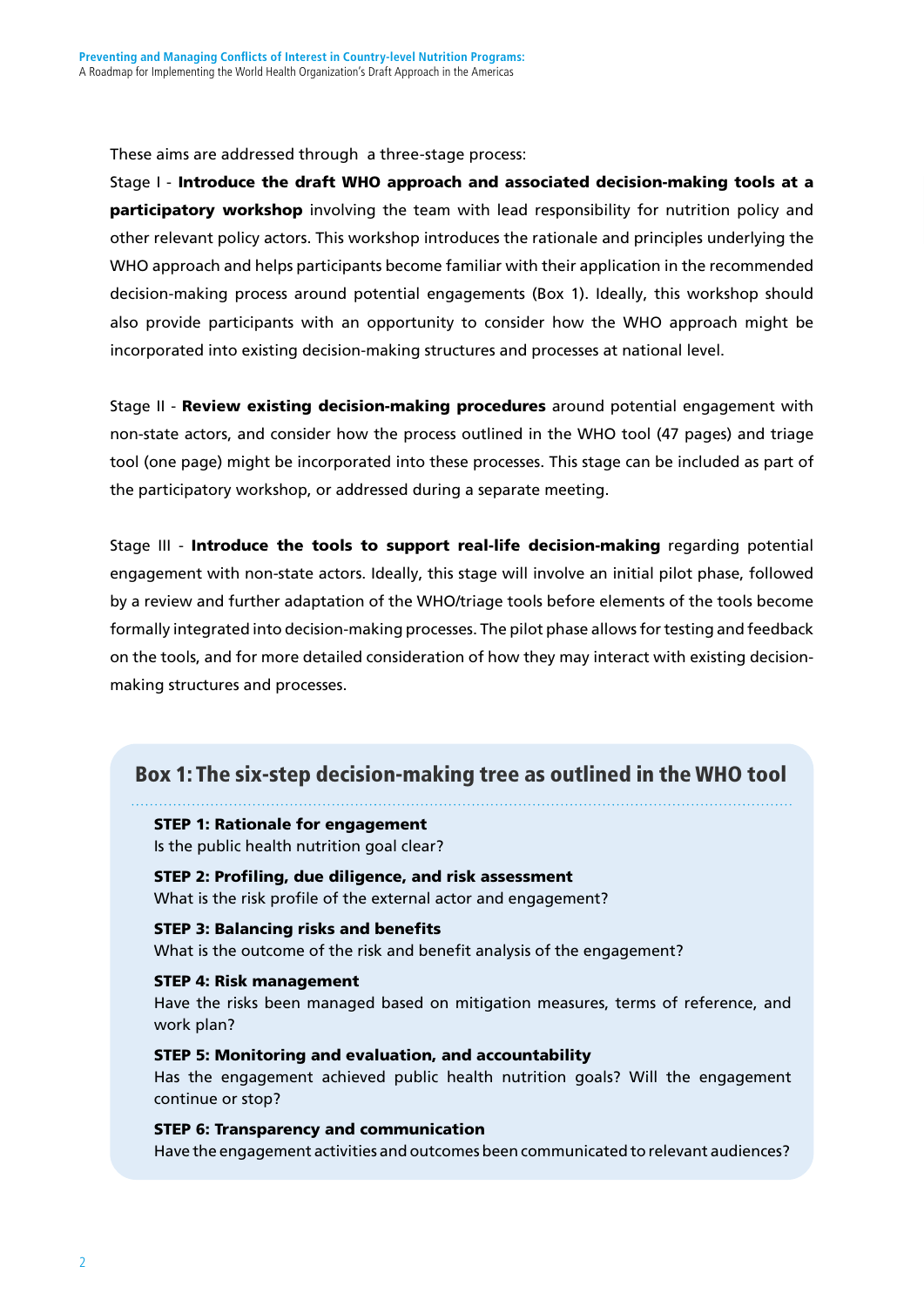## Stage I:

## Introducing the WHO Decision-making Approach

here time and resources allow, introduce the draft WHO approach at a participatory workshop that takes place over three days (see sample three-day agenda in Annex I). This length is recommended because it allows sufficient time for participants to understand and practice applying the WHO decision-making process, to consider how it might be adapted to the local context, and to plan for how the WHO and triage tools can be integrated within existing decisionmaking roles and processes in nutrition governance. The three-day version of the workshop is designed to be run at country level, and to involve relevant teams within the Ministry of Health and other government departments.

Where a longer workshop is not feasible or desirable, hold a shorter workshop that focuses only on introducing the WHO approach and how this is applied in decision-making around potential engagements with non-state actors (see sample one-day agenda in Annex II). Where the shorter workshop is used, separate meetings may be needed at a later time to undertake the second stage of the introduction process (i.e., considering how the WHO and triage tools might be adapted and incorporated into local decision-making structures and processes at country level). The one-day workshop can be run at a regional level, involving relevant government officials from several PAHO Member States at the same meeting.

#### 1.1 Complementary Materials: Triage Tool and Case Studies

The WHO decision-making tool describes a comprehensive approach; however, experience suggests that most health officials find the full tool somewhat difficult to navigate, and that considerable time is needed to work through the six-step decision-making process (Box 1). Working with the University of Edinburgh, PAHO has therefore developed and piloted a one-page *[triage tool](https://www.smartsurvey.co.uk/s/QDOQM/)* (Annex III) that can be used alongside the more comprehensive **[WHO tool](https://www.smartsurvey.co.uk/s/ONGA5)**. The triage tool (based on the first three steps of the process described in the WHO tool) is designed to help officials understand and operationalize the key principles used in deciding whether or not to proceed in potential engagement with a non-state actor. For the majority of potential engagements,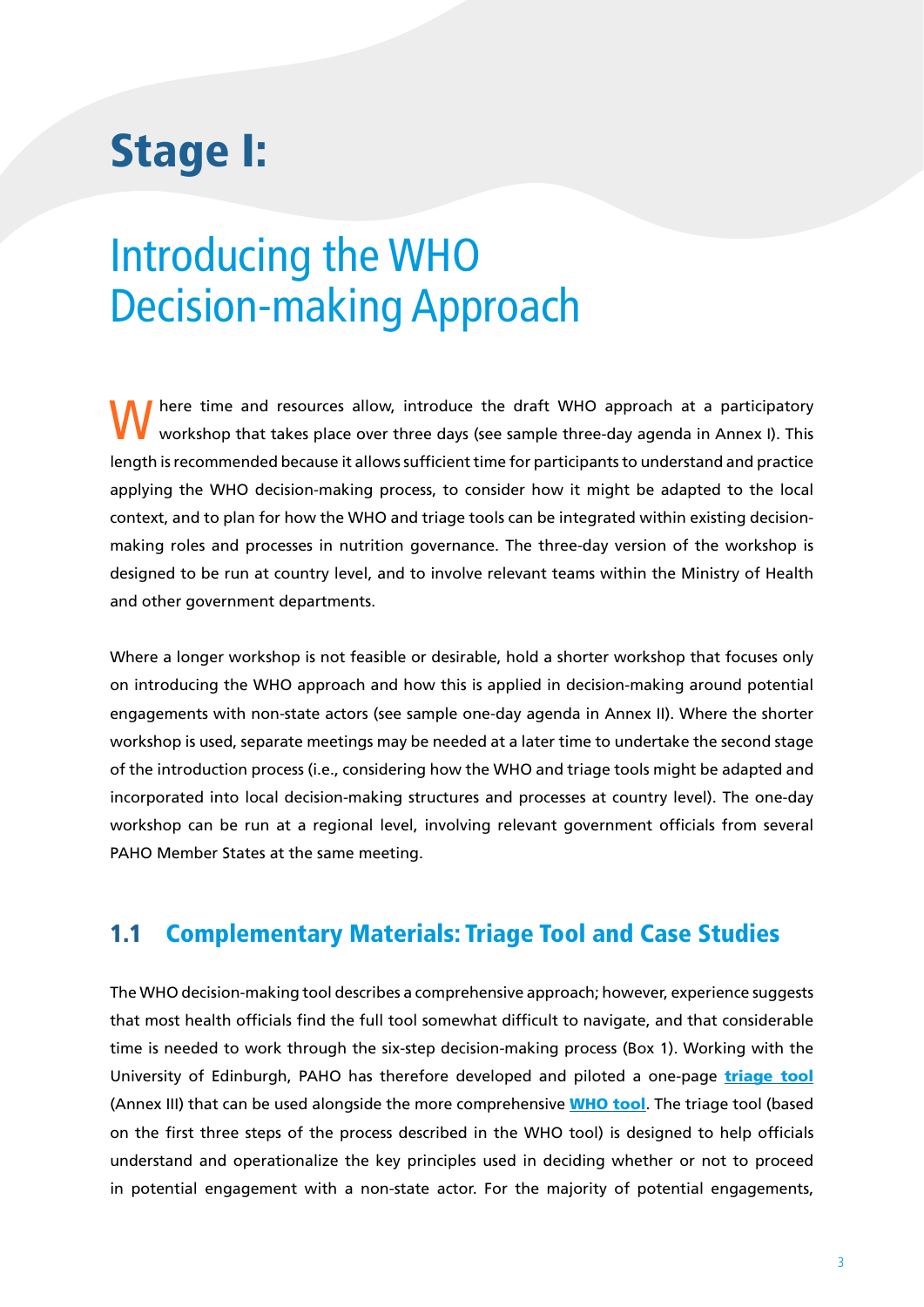experience suggests that a decision can be reached (and justified) on the basis of the triage tool. When a provisional decision is made to proceed with detailed exploration of a proposed engagement, the more comprehensive WHO tool can then be used. At this time, questions of how to manage and monitor any potential conflicts (steps 4 to 6 in the WHO tool) become particularly significant.

Active engagement with case studies is highly recommended to help participants to consider issues surrounding the applicability and usefulness of the tools in real-life decision-making around potential engagements with non-state actors. A number of case studies that can be used for this purpose have been developed or adapted and are available in Annex IV. Where the longer (three-day) version of the participatory workshop is used, it is desirable to also provide space for a reflective discussion of a recent locally relevant example, preferably based on a real-life example of a proposed engagement with a non-state actor.

### 1.2 Approach A: Three-day Workshop at Member State Level

The purpose of the three-day workshop is to familiarize participants with the issue of conflicts of interest in nutrition policy and programs, to introduce the WHO approach and associated decision-making tool(s), to discuss how the tools might be adapted or made more accessible for local decision-making structures and processes, and to plan the next steps in introducing the tools at country level.

The longer version of the workshop is designed to be run at the level of individual Member States, allowing relevant officials from that country to discuss the application of the WHO approach and associated tools in the local context. Participants in this workshop will ideally include the Ministry of Health team with lead responsibility for nutrition policy and programs, and other relevant officials, including any other Ministry staff normally involved with decision-making around potential engagement with external actors, legal advisors, representatives of other government departments, and any other government agencies with a role in nutrition. Member States may also wish to invite representatives of civil society organizations with an interest in nutrition and whose input may be useful, depending on existing relationships.

The following objectives may be helpful in guiding the workshop, with each day of the workshop addressing a distinct objective: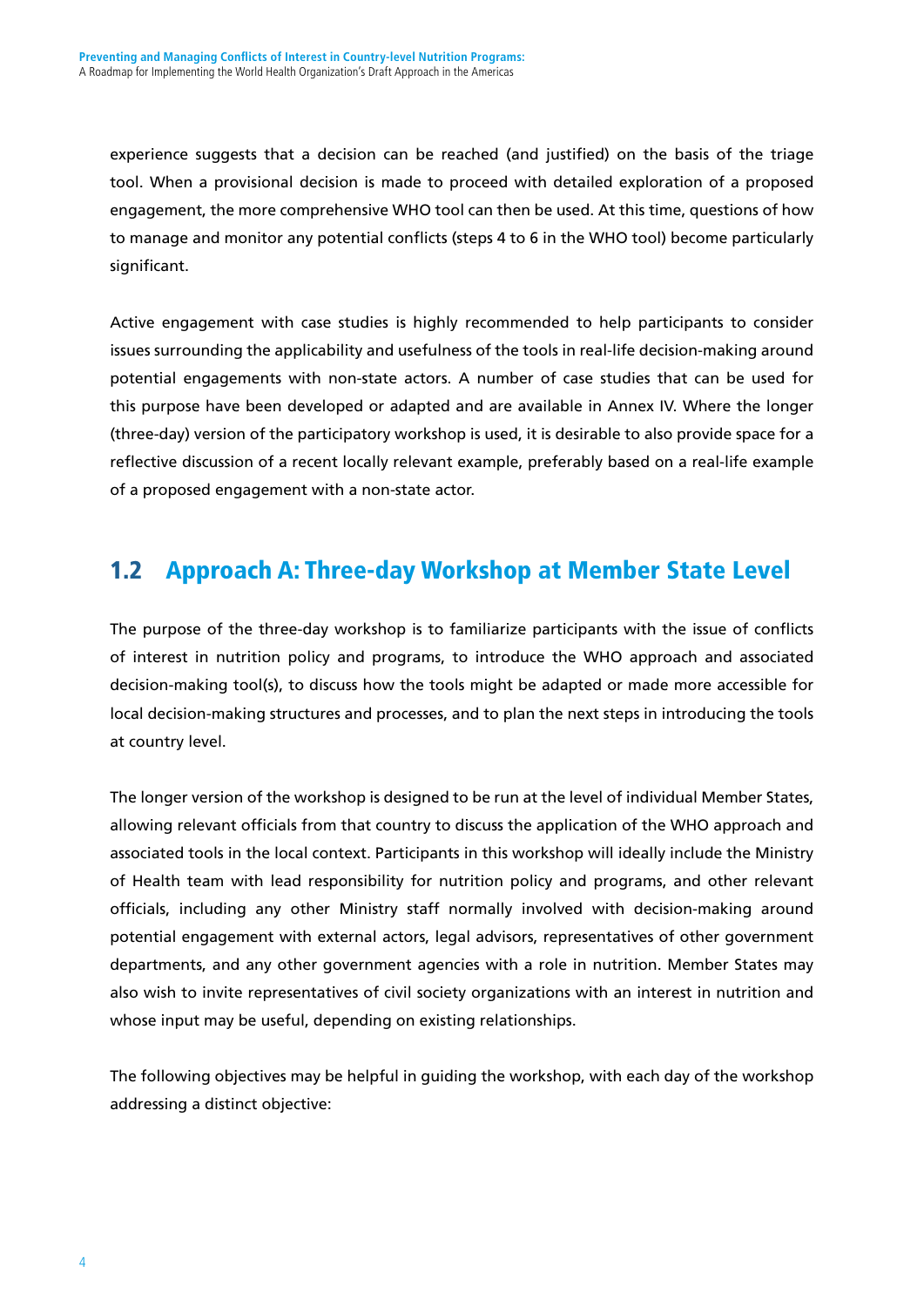- To introduce and familiarize participants with the draft WHO approach and associated tools including the rationale for preventing and managing conflicts of interest in health policy, the principles informing the WHO approach, and the associated decision-making tools;
- To consider how the WHO and triage tools could be adapted and drawn on in real-life decision-making, based on discussion of case studies and consideration of government agencies' existing decision-making roles and processes;
- To consider next steps in the pilot process. How might the tool(s) be trialed by key government agencies alongside existing decision-making roles and processes? (Stage II of the pilot process).

A suggested workshop agenda is provided in Annex I. The agenda includes a mix of presentations, small group work and plenary discussions, allowing plenty of time for interaction and discussion among participants. Feedback from previous workshops suggests participants find the small group work and discussion particularly valuable.

Presentations on Day 1 should include an introduction to the issue of conflicts of interest in nutrition policy, the background and development of the draft WHO approach, and an introduction to the associated tools, including the principles underlying their development, the six-step WHO tool, and the triage tool designed to be used alongside the six-step approach.

Small group work focuses on a series of **prepared case studies**, most of which are drawn from real-life examples of non-state actor engagement in nutrition policy. Participants are asked to consider the applicability of the WHO tool in decision-making around potential engagements between non-state actors and health departments (as presented in the case studies). This should include a reflective discussion around a recent example of how a proposed engagement with commercial sector actors was handled. Such discussion can reveal how best to apply and adapt the tool in local contexts.

In addition to discussion of the WHO approach and associated tools, the workshop includes time for discussion among participants of existing processes for decision-making around potential engagement between the Ministry of Health and non-state actors. The processes for such decisionmaking are not formalized in many government agencies, so discussion and coordination will be needed to establish which part of the agency should take lead responsibility for evaluating potential engagement, which other parts need to be involved (e.g., legal teams), and how the process should work.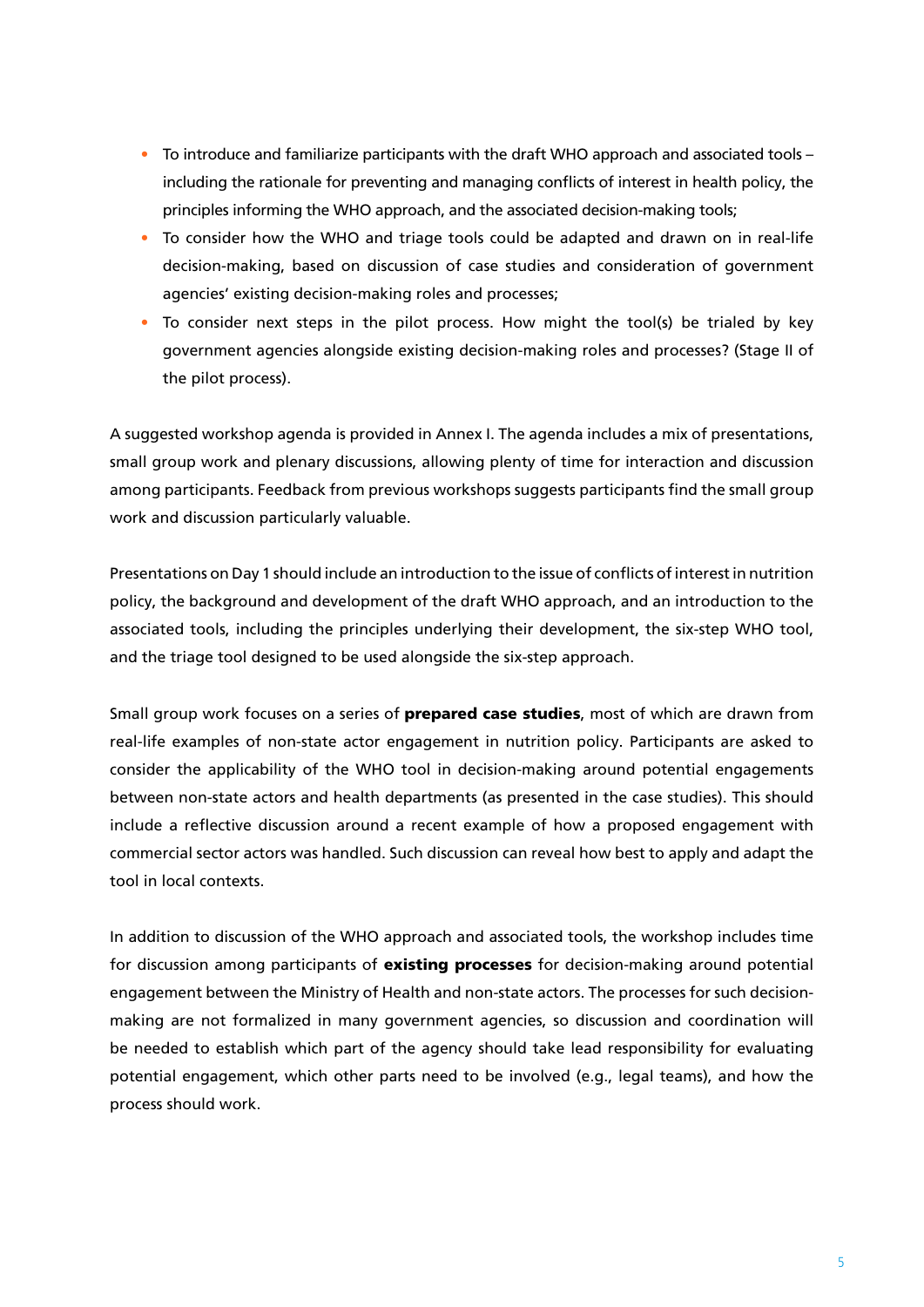### 1.3 Approach B: One-day Workshop

The purpose of the one-day workshop is to familiarize participants with conflicts of interest in nutrition policy and programs, to introduce the WHO approach and associated tools, and to allow participants to develop familiarity with their use in decision-making. It is intended as a more costeffective introduction to these issues, and may be used alongside another event of relevance to key participants.

The shorter version of the workshop may also be suitable for delivery at a regional or sub-regional level, providing an opportunity for health officials from several Member States to explore mutually relevant issues, collaborate and learn from each other. This form of the workshop allows participants to become familiar with the WHO approach and associated tools in order to take these back to their own countries and discuss their use and application with relevant colleagues.

The one-day workshop addresses the first objective of the three-day workshop:

• To introduce and familiarize participants with the draft WHO approach and associated tools – including the rationale for preventing and managing conflicts of interest in health policy, the principles informing the WHO approach, and the associated decision-making tools.

A suggested agenda for the one-day workshop is provided in Annex II. Presentations are limited to an introduction to the issue of conflicts of interest in nutrition policy, and an introduction of the full WHO tool and the shorter triage tool. The remainder of the workshop provides participants with opportunities to become familiar with the application of these tools, and to discuss and reflect on their use.

Experience with previous workshops suggests this short-form workshop is sufficient for participants to develop familiarity with the triage tool, and to start to consider how this might be of use in decision-making in their local context. The expectation of the workshop is that participants will bring this experience and knowledge back to their local Ministry of Health, where they can work with colleagues to consider how the full WHO tool and triage tool might be used to enhance existing decision-making processes.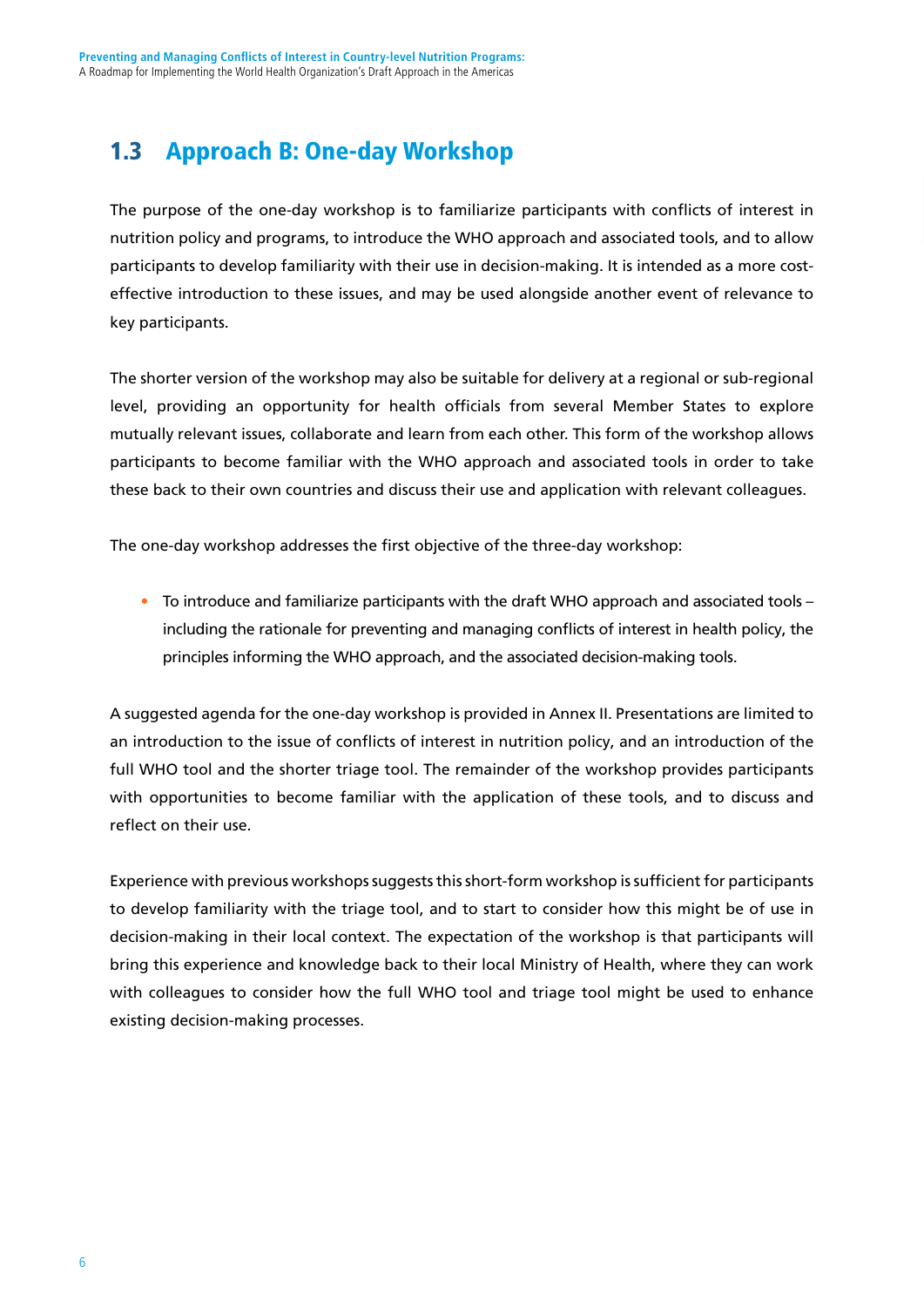## Stage II:

Review of Existing Decision-making Processes in Relation to Potential Engagements with Non-state Actors

he second stage of the implementation process comprises a review of existing decision-making processes around potential engagements with non-state actors, and consideration of how the WHO tool might be brought into these processes, as noted above. This stage takes place at the level of individual Member States, and can either be incorporated into the participatory workshop (Stage I) or undertaken at a separate meeting.

### 2.1 Mapping Existing Decision-making Around Potential Engagements with Non-state Actors

Some Ministries of Health may not have a clear, widely known or official process for decisionmaking around potential engagement with non-state actors, though officials working in the Ministry will often be familiar with key expectations and practice concerning such engagement. In considering how the WHO/triage tools may be implemented in decision-making, it is useful to map existing decision-making processes in terms of roles, relationships, and responsibilities with respect to engagement with commercial sector actors in nutrition policy and programs.

The following questions may be helpful in clarifying the roles/relationships/responsibilities that form the existing decision-making process:

- 1. In what ways are the Ministry of Health/nutrition team notified of potential engagements with non-state actors?
	- a. Which teams and/or personnel within the Ministry might seek to initiate such engagements?
	- b. Where the approach is made by the non-state actor, what avenues are used to propose this? (e.g., Might non-state actors approach the nutrition team itself? Might they approach another Ministry of Health team which leads on external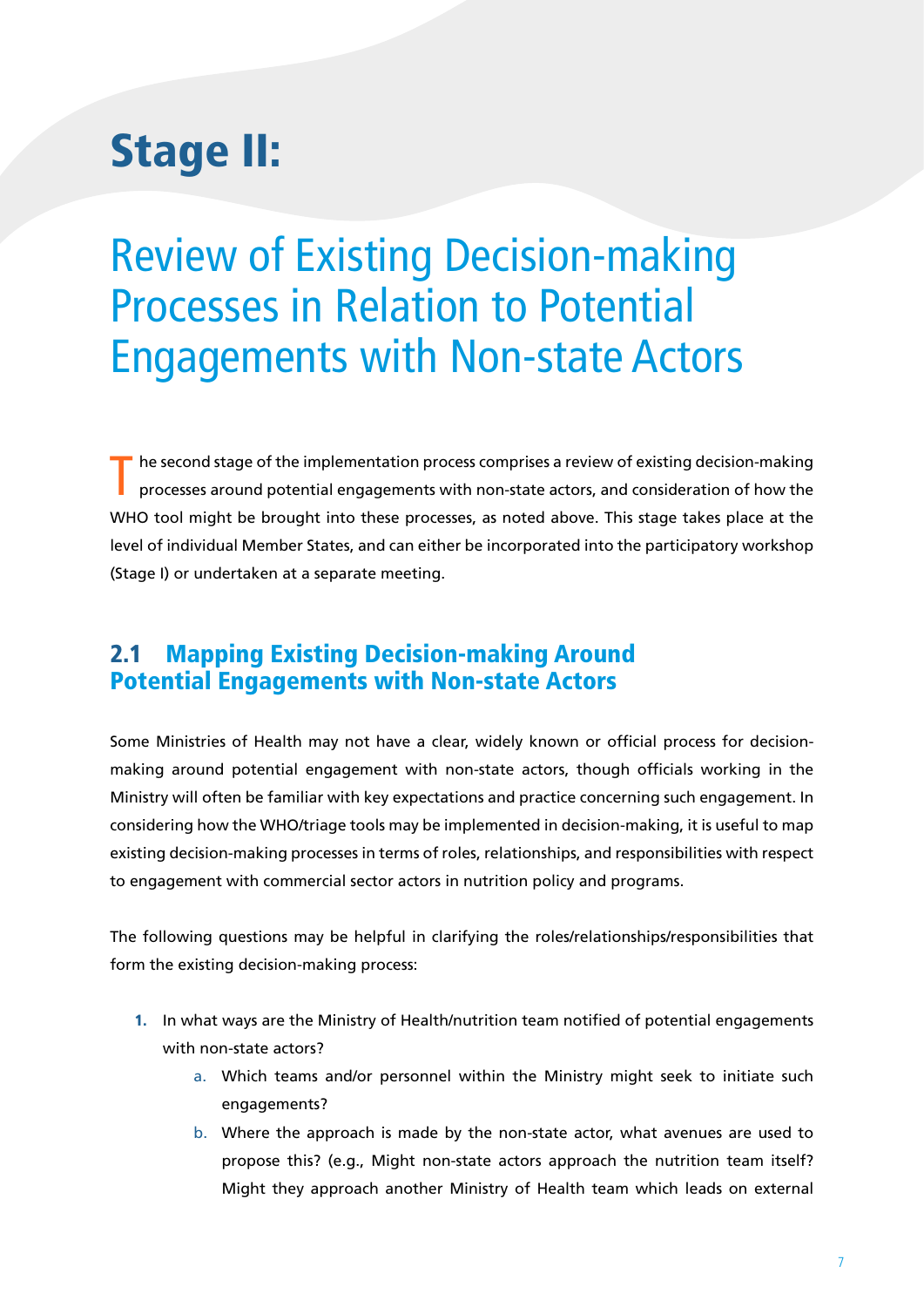engagement? Do some approaches come via direct engagement with the Minister, or with other politicians or officials?)

- 2. Which parts of the Ministry might normally be expected to evaluate the desirability or feasibility of proposed engagements?
	- a. Where proposed engagements relate to nutrition policy or programs, is the nutrition team/official routinely involved in these evaluations at an early stage?
	- b. Which other teams or officials might make recommendations regarding potential engagement? How would the nutrition team normally become aware of such recommendations?
	- c. Is there a legal team or a specific advisor who may be consulted regarding potential engagements?
- 3. Are there clear criteria for assessing the appropriateness of a proposed engagement? To what extent is this process informed by existing codes or frameworks around conflicts of interest, transparency, etc.?
- 4. How is a decision on whether or not to engage made and communicated in formal terms?
	- a. Which key officials are responsible for making such decisions?
	- b. How is the decision to engage formalized and communicated, and which actors are involved in that process?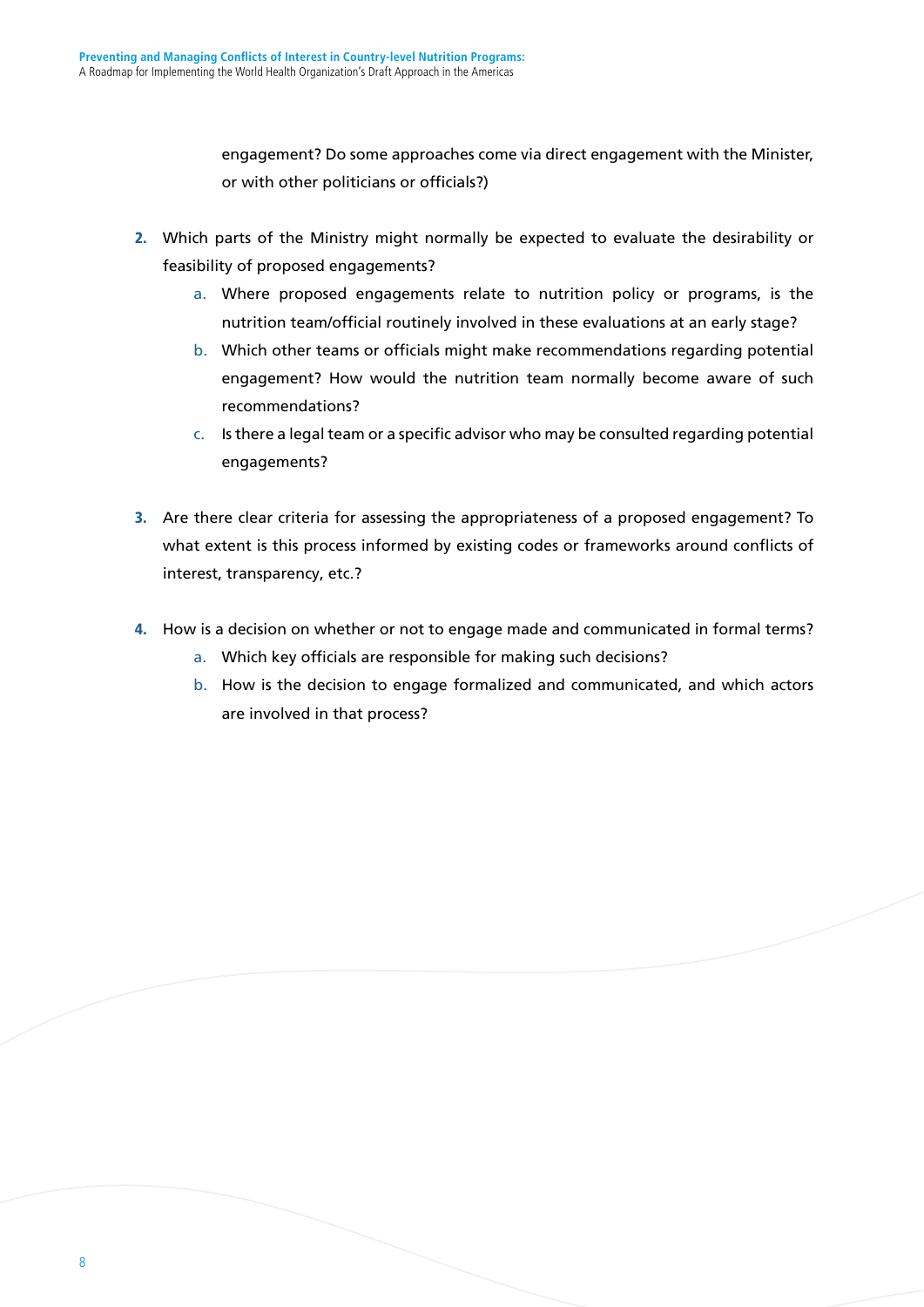### 2.2 Identifying Teams/Individuals Best Placed to Lead on Incorporation of WHO/Triage Tools

In order to bring the WHO/triage tools into dialogue with existing decision-making processes, it is helpful to identify which part of the Ministry (i.e. which team or individual role) is best placed to lead on evaluation of potential engagements with non-state actors in relation to nutrition goals.

- In most cases, the team or individual with lead responsibility for nutrition policy and programs will be best placed to act as the focal point for evaluating potential engagements in relation to nutrition.
- It may be helpful to involve the Ministry's legal team/advisor in order to ensure consistency with wider policies and obligations.

Ideally, there should be clarity regarding:

- Who (which team/role) will take lead responsibility for evaluating and making a recommendation on potential engagements with non-state actors;
- How potential engagements will be referred to this team/individual for evaluation;
- How recommendations regarding potential engagements will be finalized and communicated;
- How the WHO and triage tools can be integrated into this process.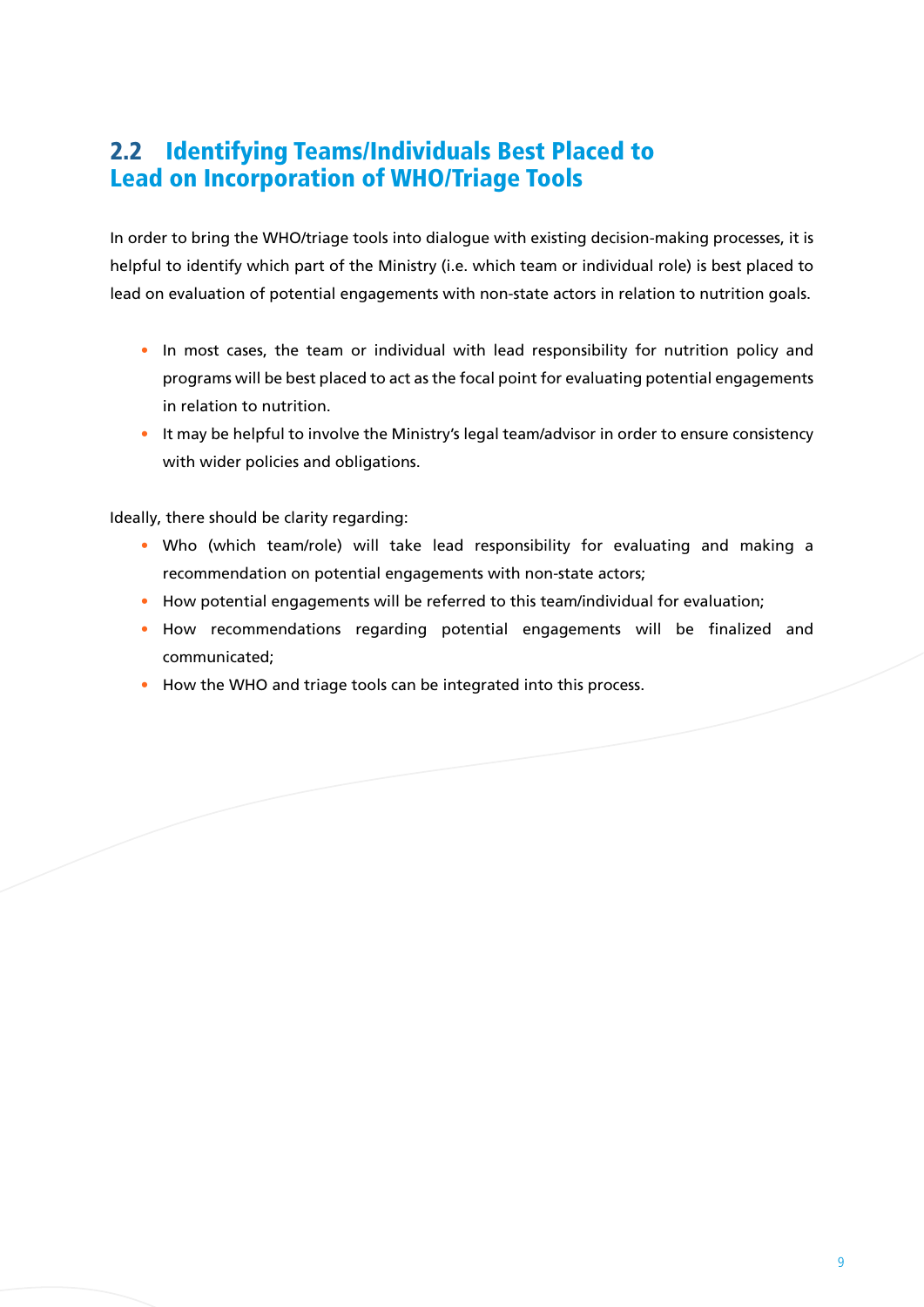## Stage III:

## Integrating the Tool into Existing Governance Structures

I n the final stage of the implementation process, the WHO and triage tools are integrated within existing (or adapted) decision-making processes to support the evaluation of new potential engagement with non-state actors.

Plans for the introduction of one or both tools may include an initial pilot phase to assess the applicability of the WHO and triage tools and whether any adaptations would be helpful in facilitating their integration into local decision-making processes. Based on piloting undertaken in Brazil,<sup>3</sup> this phase would ideally involve a small number of key staff from the team with lead responsibility for evaluating potential engagements (e.g., the nutrition team). Each staff member selects a real-life example of an engagement that has been proposed within the last 12 months, and reviews the decision-making around this proposal based on the triage tool and (if relevant) the full WHO tool. Results from these example evaluations are then shared within the team, and used as the basis of a review of the use of the tool(s) and their integration into relevant decisionmaking processes.

The following questions may be useful in guiding this part of the discussion:

- 1. Are evaluations and recommendations based on the tools consistent with existing norms around engagement with non-state actors, around transparency and regarding conflicts of interest for officials?
- 2. Does the triage tool provide a sufficient basis to justify decisions not to proceed with potential engagements (where this is the outcome of the evaluation)?
- 3. How much do the tools require in terms of resources (e.g., staff time)? Do they require additional resources such as a comparison of existing evaluation practices? Are any additional resources justified in terms of enhanced efficiency or consistency in decision-making?

<sup>3</sup> Ministry of Health of Brazil, 2019. Methodology Developed for Piloting the WHO Draft Tool in Brazil. Presentation to Informal technical Member State consultation: Risk assessment and management tools for safeguarding against potential conflicts of interest in nutrition, Geneva, 4 Feb 2019. Available from: [https://www.who.int/docs/default-source/nutritionlibrary/events/informal](https://www.who.int/docs/default-source/nutritionlibrary/events/informal-technical-ms-consultation-coi-4feb/2019-memberstates-consultation-coi-4feb-presentation-brazil.pdf?sfvrsn=b30f5c13_4)[technical-ms-consultation-coi-4feb/2019-memberstates-consultation-coi-4feb-presentation-brazil.pdf?sfvrsn=b30f5c13\\_4](https://www.who.int/docs/default-source/nutritionlibrary/events/informal-technical-ms-consultation-coi-4feb/2019-memberstates-consultation-coi-4feb-presentation-brazil.pdf?sfvrsn=b30f5c13_4)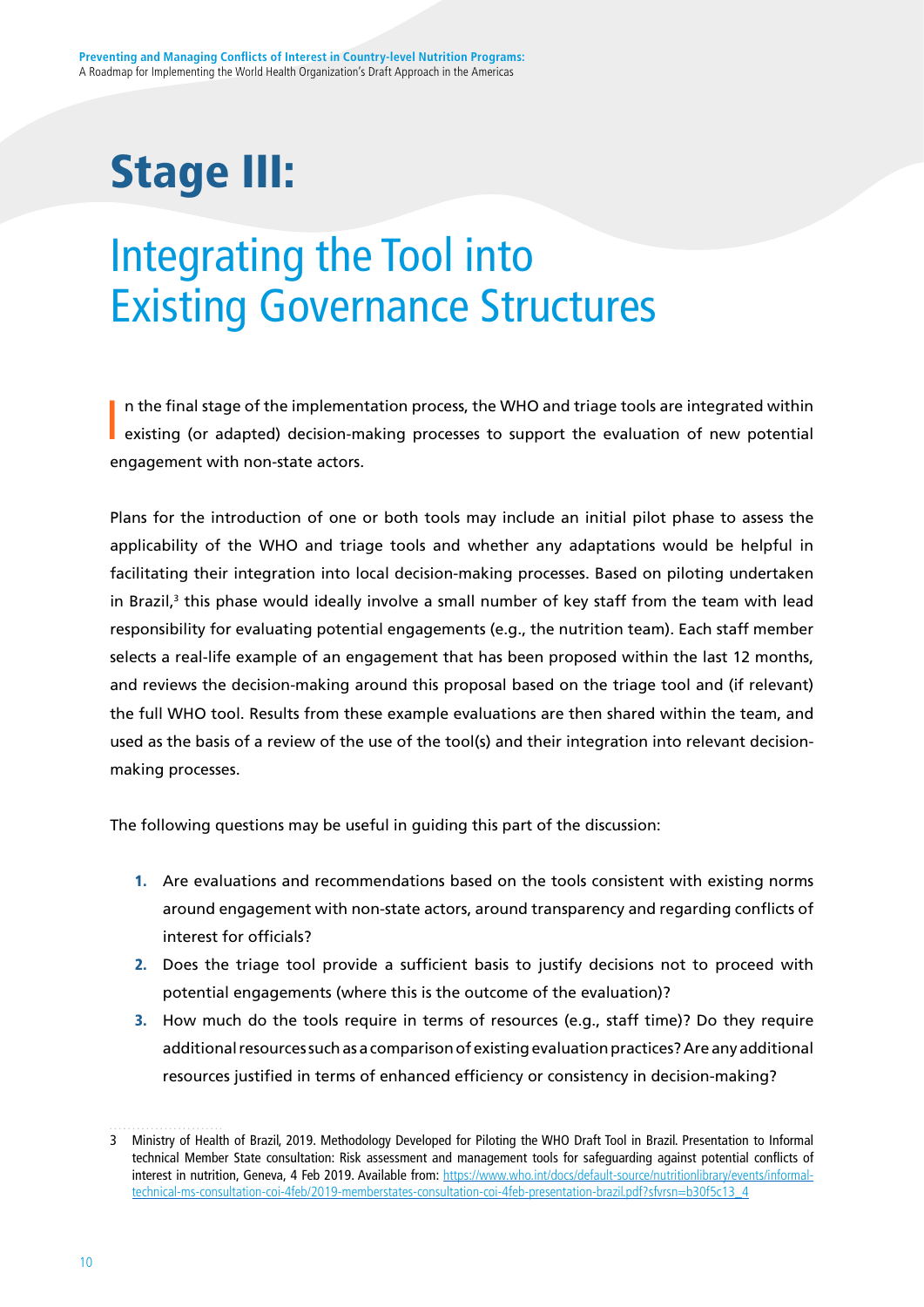- 4. At what level of potential engagement with non-state actors are the tools most useful? For example, should the tools be used to evaluate potential meetings, contracting of services and shared platforms, or is it best reserved for evaluation of more formal types of engagement/partnership?
- 5. Are there any potential adaptations or modifications of the full WHO tool or the shorter triage tool that would enhance their usefulness?
- 6. Is there agreement concerning the lead role of the relevant team in evaluating potential engagements relating to nutrition goals? Are there other teams or Ministry roles that should be brought into this process? If so, which teams or officials need to be involved, and how might their participation be arranged?

After the pilot process, the WHO and triage tools may then be formally integrated into decisionmaking processes around proposed engagement with non-state actors. The following process is suggested for integrating the tool into existing health governance processes:

- 1. The nutrition coordinator within the Ministry assigns one or more staff members to formulate a recommendation of response to a proposed engagement based on the [triage](https://www.smartsurvey.co.uk/s/QDOQM/) [tool,](https://www.smartsurvey.co.uk/s/QDOQM/) and when necessary the [full WHO tool.](https://www.smartsurvey.co.uk/s/ONGA5)
- 2. The staff member(s) work through the tasks specified in the tool(s), and prepares a recommendation on how to proceed in relation to the proposed engagement.
- 3. The staff member shares and discusses with the team the recommended response.
- 4. The team should reach an agreement on the response.
- 5. The team should identify the relevant parties of the Ministry that would need to be communicated with the recommended response, in order to finally reach the external actor.
- 6. The response on how the Ministry should proceed is communicated to these relevant parties within the Ministry, and subsequently to the external actor.
- 7. The team should also identify the accountability mechanisms that would need to be triggered if the Ministry is to proceed with the proposed engagement.
- 8. If the Ministry proceeds with the proposed engagement, the appropriate accountability mechanisms should be triggered, in accordance to steps 5 and 6 of the full [WHO decision](https://www.smartsurvey.co.uk/s/ONGA5)[making tool.](https://www.smartsurvey.co.uk/s/ONGA5)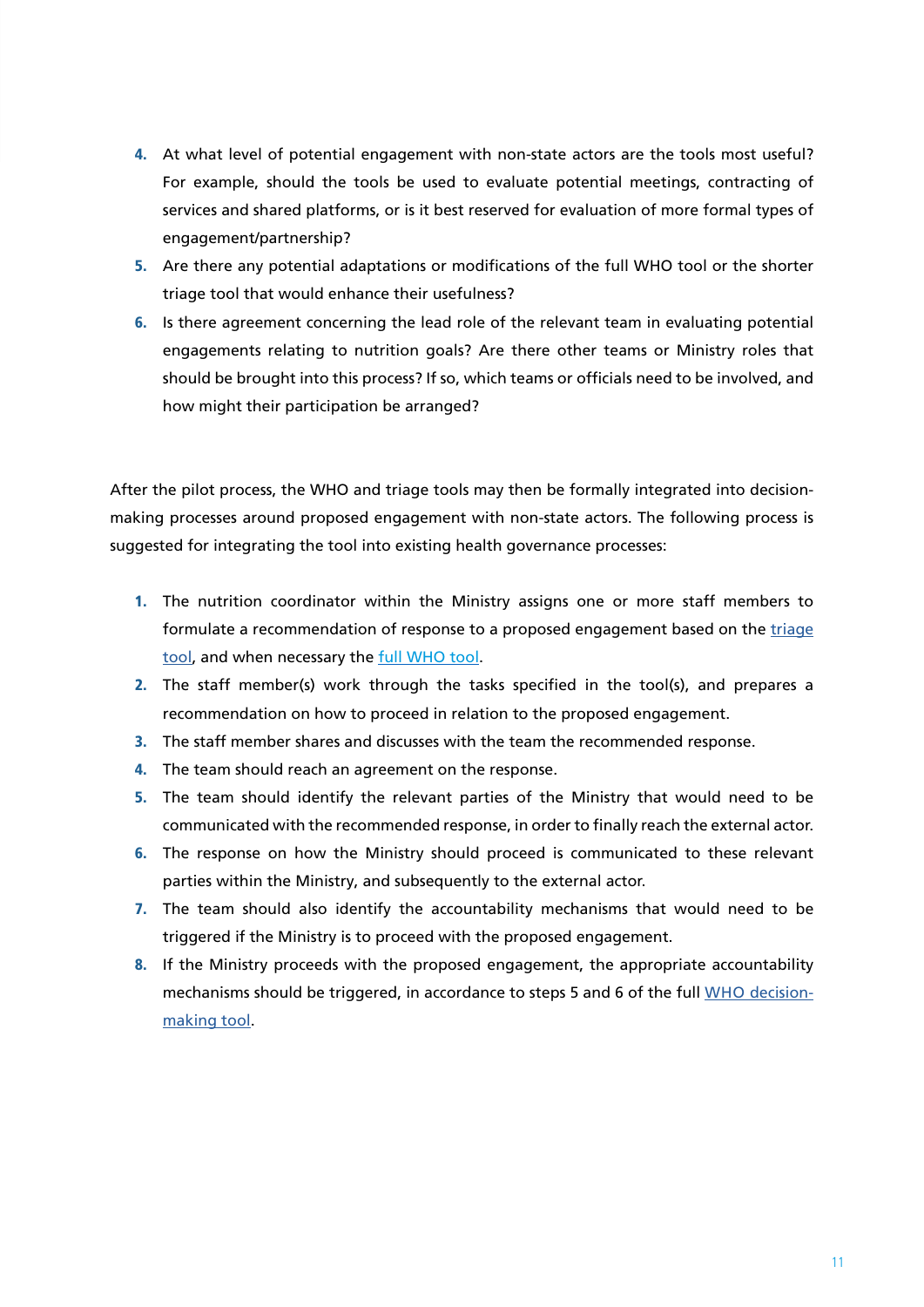## Annex I: Suggested Agenda for Three-day Participatory Workshop

| Day 1: Introducing the WHO draft approach and the PAHO triage tool |                                                                                                                                                                                                            |  |  |
|--------------------------------------------------------------------|------------------------------------------------------------------------------------------------------------------------------------------------------------------------------------------------------------|--|--|
| $09:00 - 09:30$                                                    | Participant registration                                                                                                                                                                                   |  |  |
| $09:30 - 10:30$                                                    | Introduction, background, objectives, expected outcomes<br>Participant introductions<br>Outline of the workshop agenda and dynamics                                                                        |  |  |
| $11.00 - 12:30$                                                    | Understanding conflicts of interest and their implications for nutrition policy and<br>related agendas<br>Development of the WHO draft approach<br>Outline of the six-step process and relevant principles |  |  |
| $13:30 - 15:00$                                                    | Small group discussion of case study 1 (SSB sponsorship and flu epidemic)                                                                                                                                  |  |  |
| 15.00-15.30                                                        | Plenary discussion: reflection on case study and fit with 6-step process                                                                                                                                   |  |  |
| $16.00 - 16.30$                                                    | Outline of the triage tool and how this fits with 6-step process                                                                                                                                           |  |  |
| $16:30 - 17:00$                                                    | Plenary discussion: reflection on the tools                                                                                                                                                                |  |  |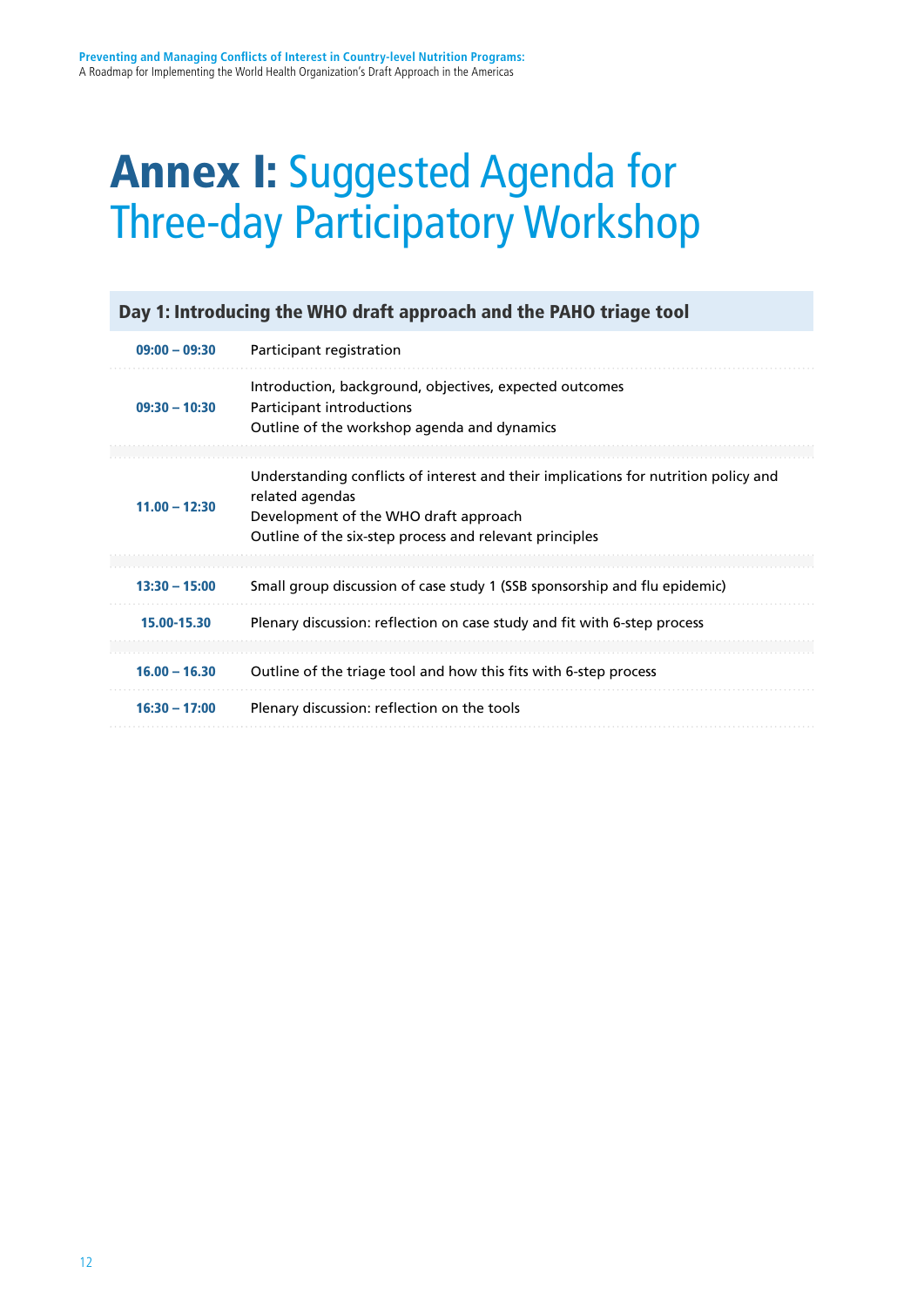### Day 2: Adapting and applying the tools in local decision-making

| $09:00 - 09:30$ | Review of Day 1, outline for Day 2                                                                                                                      |
|-----------------|---------------------------------------------------------------------------------------------------------------------------------------------------------|
| $09:30 - 10:30$ | Small group discussion of case study 2, using triage tool                                                                                               |
| $11.00 - 11.30$ | Plenary discussion: reflection on case study 2 and fit with triage tool                                                                                 |
| $11:30 - 12:30$ | Mapping of existing decision-making processes for<br>engagement with non-state actors in nutrition policy                                               |
| $13:30 - 14:00$ | Discussion of how WHO and triage tools would<br>interact with existing decision-making processes                                                        |
| $14.00 - 15.00$ | Small group discussion of case study 3 (food labels) in<br>context of existing decision-making processes                                                |
| $15.30 - 17.00$ | Plenary discussion: reflection on case study 3, use<br>of tools within existing decision-making processes,<br>and potential adaptations / modifications |

### Day 3: Using the tools in existing decision-making roles and processes

| $09:00 - 09:30$ | Review of Day 2, outline for Day 3                                                                                                                                                                                      |
|-----------------|-------------------------------------------------------------------------------------------------------------------------------------------------------------------------------------------------------------------------|
| $09:30 - 10:30$ | Review of decision-making processes for engagement<br>with non-state actors in nutrition policy, and how<br>WHO and triage tools could be integrated in these<br>processes (including specific roles and relationships) |
| $11:00 - 12:30$ | Small group reflective discussion based on a recent<br>local example of a proposed engagement                                                                                                                           |
| $13:30 - 15:00$ | Plenary discussion: examining issues arising from the<br>reflective discussion and implications for how best to<br>use tools within existing decision-making processes                                                  |
| $15:30 - 16:30$ | Next steps: plans for introducing the WHO and<br>triage tools (piloting and review phase)<br>Closing remarks                                                                                                            |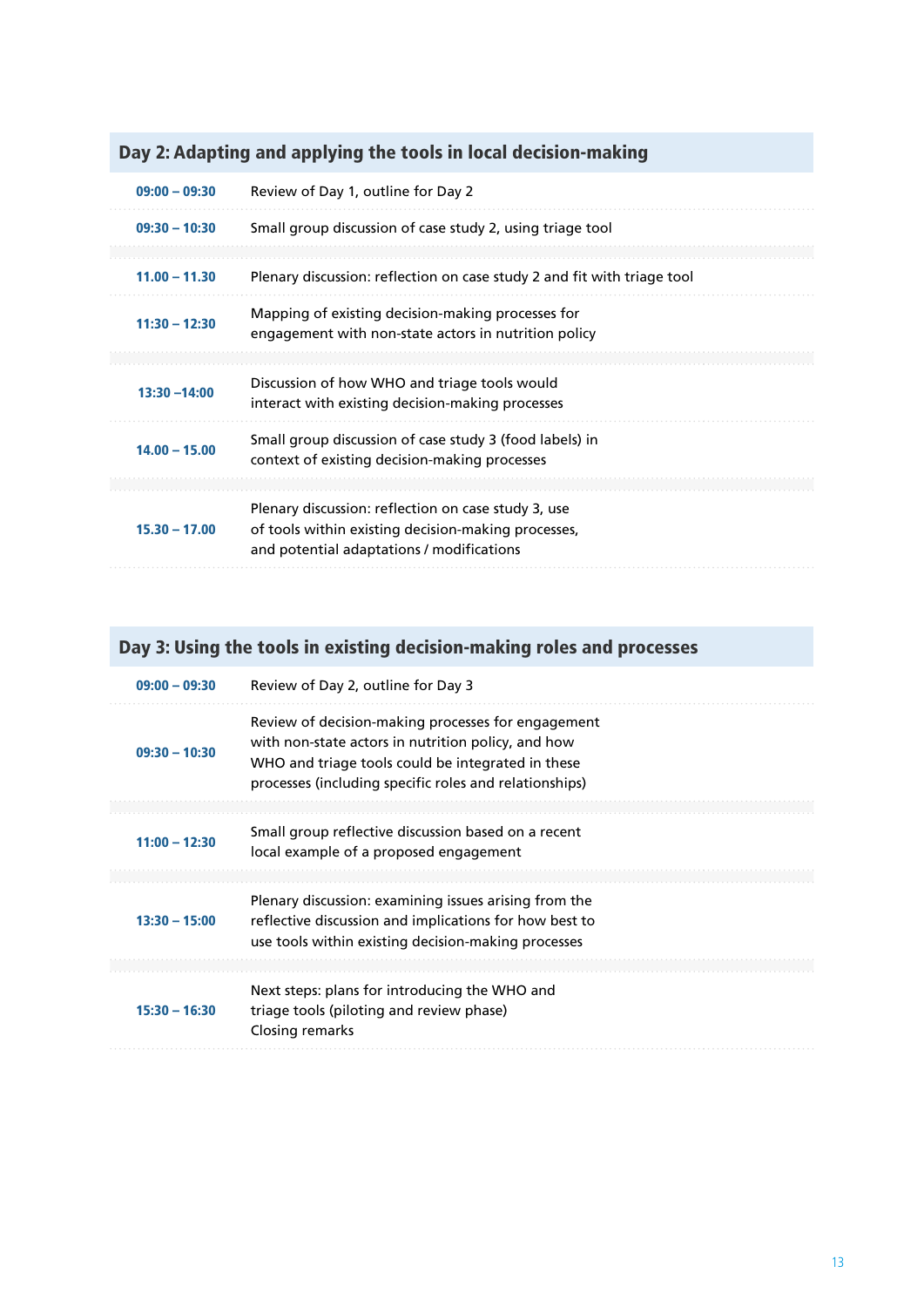## Annex II: Suggested Agenda for One-day Participatory Workshop

| Introducing the WHO draft approach and screening tool |                                                                                                                         |  |  |
|-------------------------------------------------------|-------------------------------------------------------------------------------------------------------------------------|--|--|
| $09:00 - 09:15$                                       | Participant registration                                                                                                |  |  |
| $09:00 - 09:30$                                       | Introduction, objectives, expected outcomes<br>Participant introductions<br>Outline of the workshop agenda and dynamics |  |  |
| $09.30 - 10.00$                                       | Understanding conflicts of interest and their implications for nutrition policy and<br>related agendas                  |  |  |
| $10.00 - 10.30$                                       | Overview of the WHO tool (six-step process and relevant principles)                                                     |  |  |
| $11:00 - 11:30$                                       | Introduction to the triage tool                                                                                         |  |  |
| $11.30 - 12:30$                                       | Small group discussion of case study 1 (sugar-sweetened beverage sponsorship and<br>flu epidemic) using triage tool     |  |  |
| $13.30 - 14.00$                                       | Plenary discussion: reflection on case study 1 and use of triage tool                                                   |  |  |
| $14.00 - 15.00$                                       | Small group discussion of case study 2                                                                                  |  |  |
| $15:30 - 16:30$                                       | Reflection on the tools and their use in decision-making around potential<br>partnerships                               |  |  |
| $16:30 - 17:00$                                       | Next steps<br>Closing remarks                                                                                           |  |  |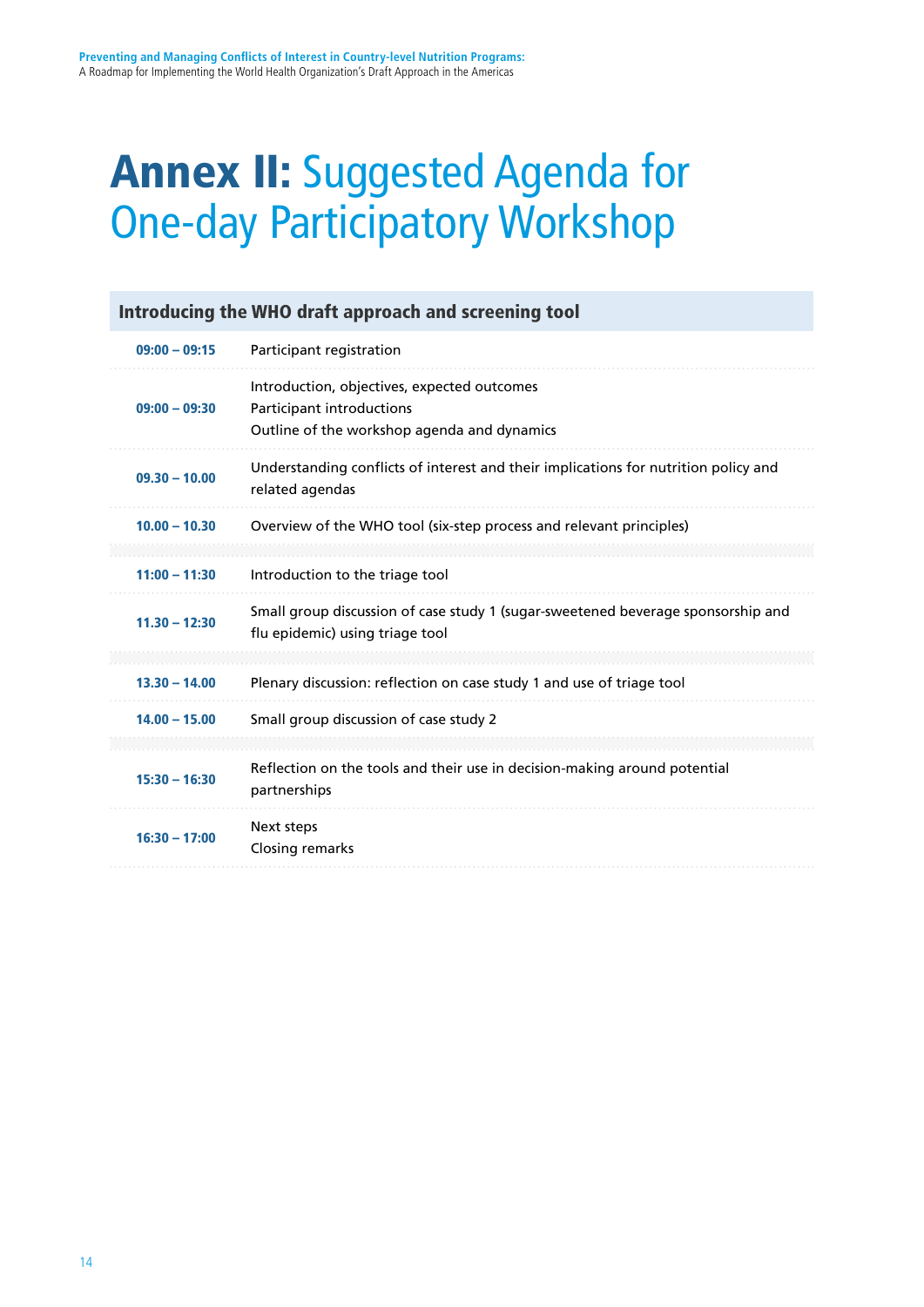## Annex III: Triage Tool for [Evaluating Potential Engagement](https://www.smartsurvey.co.uk/s/QDOQM/)  [with Non-state Actors](https://www.smartsurvey.co.uk/s/QDOQM/)

#### A) Actor alignment

Are the actor's core activities and values compatible with:

- public health nutrition goals?
- wider health and Sustainable Development Goals?

Does the actor manufacture any product or provide any service that is incompatible with public health nutrition goals and recommendations?

Are the actor's wider policies and practices consistent with:

- public health nutrition goals?
- wider health and Sustainable Development Goals?

Does the actor support, fund or have close links with other organizations whose activities are incompatible with the Ministry of Health's policy agenda and priorities?

#### B) Engagement profile

Is the proposed engagement led by the Ministry of Health?

Does the proposed engagement fit with the Ministry of Health's policy agenda and priorities?

Is the proposed engagement clearly consistent with the Ministry of Health's decisionmaking authority and leadership?

Does the engagement offer a clear benefit to public health nutrition?

Does the engagement make adequate provision for:

- transparency?
- independent monitoring and evaluation?
- accountability?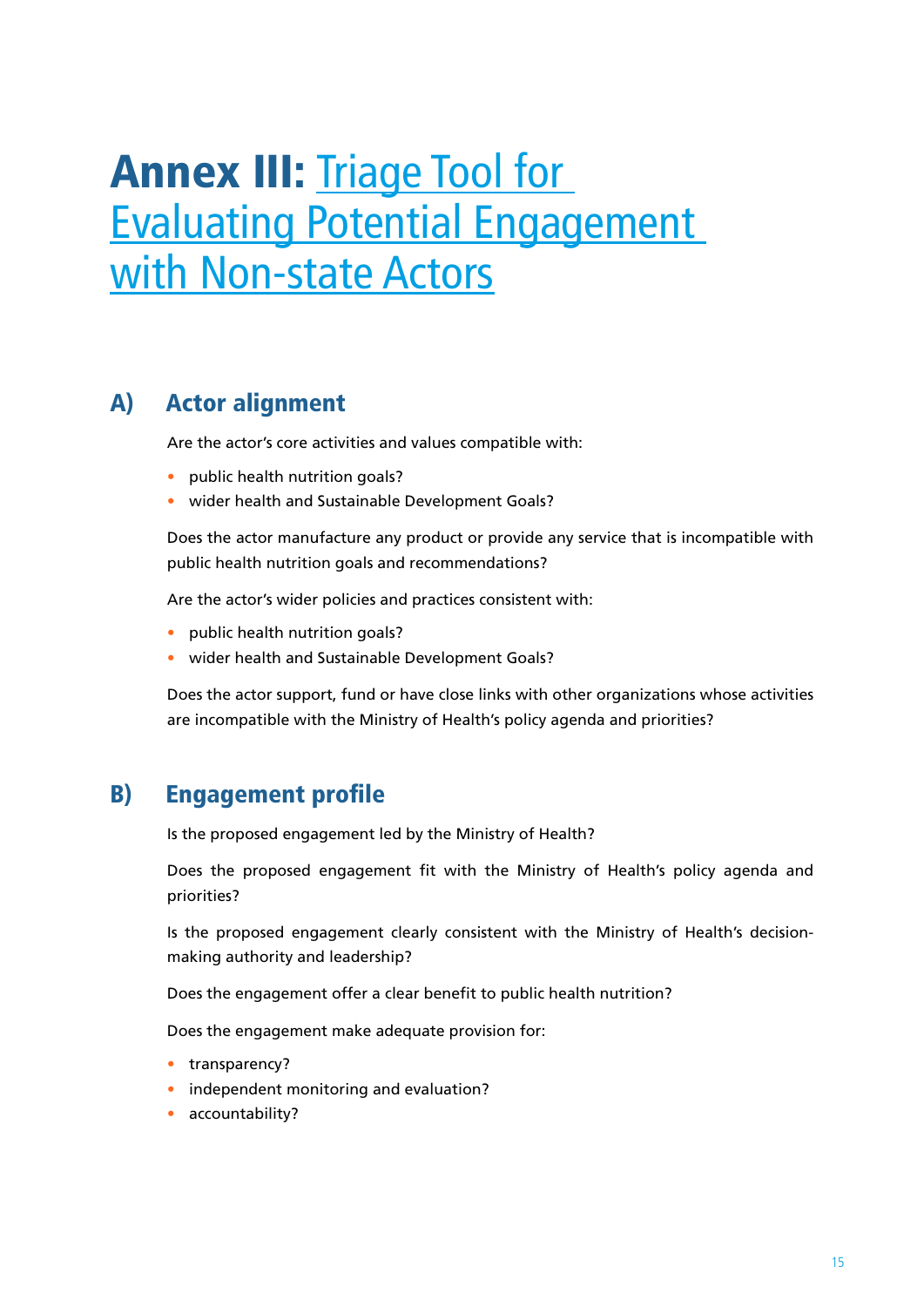### C) Assessing Risks and Benefits

Does the proposed engagement pose significant risks to the Ministry of Health with respect to its:

- reputation?
- independence?
- integrity?

Based on available evidence, is the proposed engagement with this actor likely to have a significant positive impact on:

- the effectiveness of the specific nutrition intervention?
- parallel and/or future nutrition interventions?
- wider health and development objectives?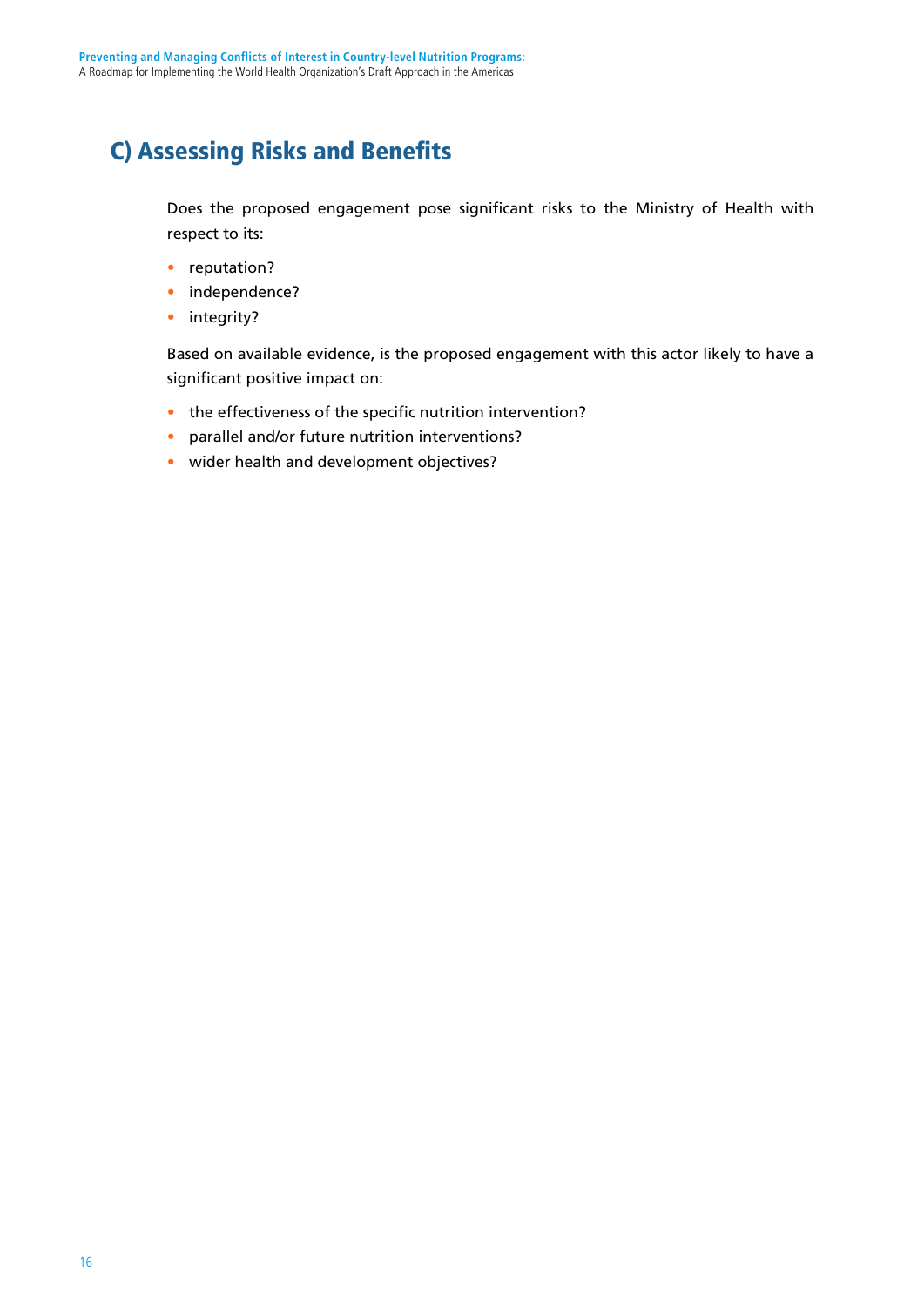## Annex IV: Case Studies

Case study 1: Involvement of sugar-sweetened beverage company in public health efforts to address flu epidemic4

Health officials in a country within the region have declared a public health emergency due to a serious influenza (flu) epidemic that is affecting the local population. The country's Director of Health receives a call from the president of a company that produces sugary drinks. The company president expresses his concern about the epidemic and wants to collaborate with the government to prevent the flu from spreading.

The company offers the health department a considerable amount of space, one third of each can, on its star product (a soft drink) free of charge, to include messages on flu prevention. The company insists that the health department logo be included on the can along with the preventive messages. For them, the association between the health department (through the logo) and their product is essential for the partnership as it would be an acknowledgment by the health department of the company's social responsibility.

The Director of Health arranges a meeting with local health officials to consider the offer. On one side, some members of the group support the proposal because of the need to carry out far-reaching public health campaigns to limit the impact of the flu epidemic. At this stage, the incidence of new cases of flu is increasing quickly and the number of new outbreaks in schools is worrying the health department and the public. There have been recent budget cuts to the health department, and some officials argue the company's contribution may be the best option to ensure a far-reaching campaign on prevention measures to benefit the population. They see sponsorship as a form of social responsibility because the company does not have any apparent economic interest in flu-related activities. They also note that there are no other companies offering similar collaborations.

But other officials say the company's soft drink products contribute to the country's growing obesity and diabetes epidemic and that the company's use of the health department logo would label it a pro-health industry with the backing of the health department. They also raise concerns about risking the independence of the health department in future regulatory action on sugarrich beverages.

<sup>4</sup> Adapted from a case-study developed by Ildefonso Hernandez-Aguado and Blanca Lumbreras B. 'Public-Private Partnerships: Role of Corporate Sponsorship in Public Health'. In Barrett DH, Ortmann LW, Dawson A, Saenz C, Reis A, Bolan G. Public Health Ethics: Cases Spanning the Globe (3rd ed). Geneva: Springer, pp 61-94.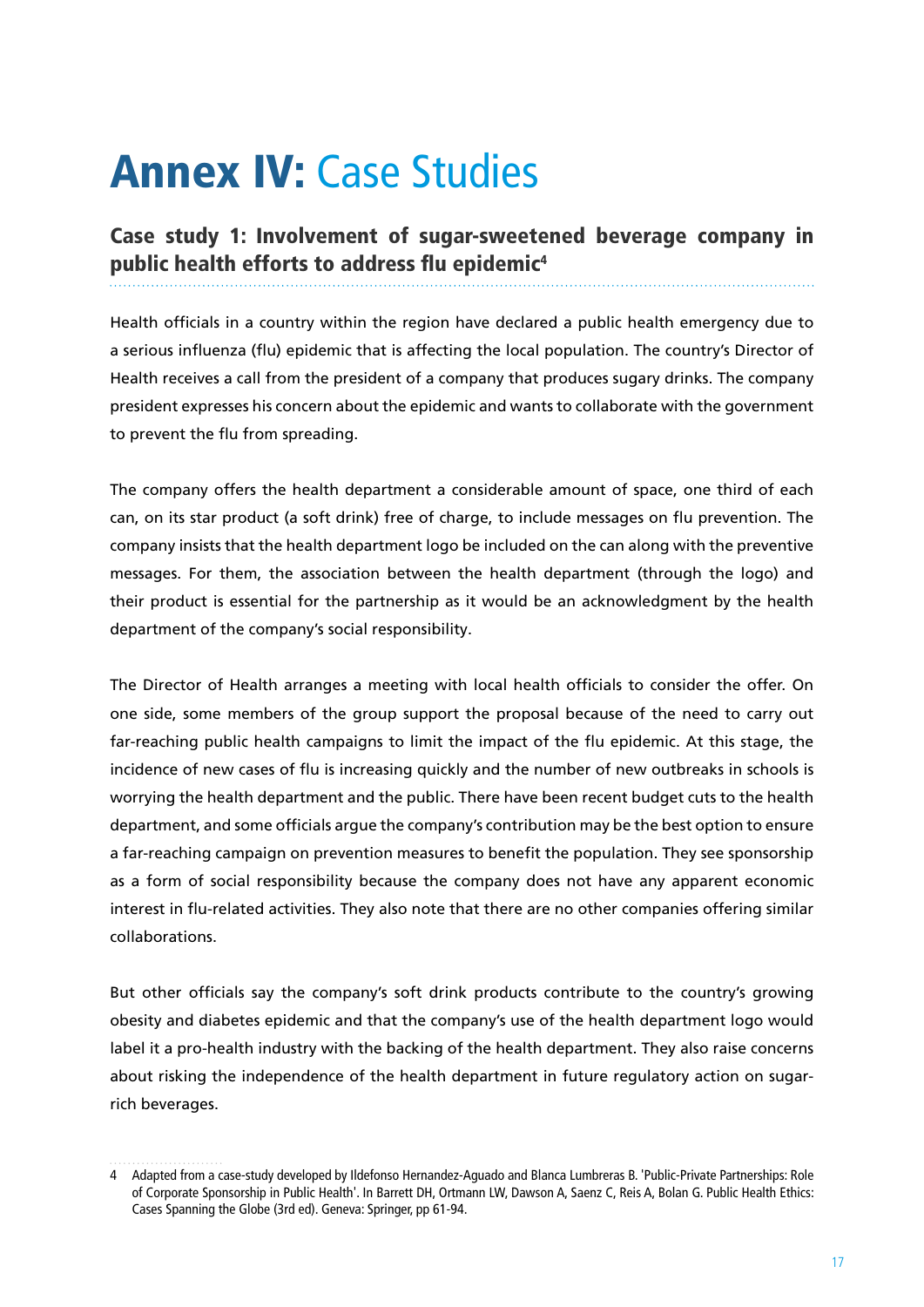As the Director of Health, you must decide if you should collaborate with the company.

#### Questions for discussion

- 1. What considerations should the Director of Health weigh when deciding whether to collaborate with the beverage company?
- 2. What positive or negative impacts would displaying the health department logo on the soft drink cans have on health department operations?
- 3. How might sponsorship by a company that produces sugary beverages affect public trust in the health department and its effectiveness?
- 4. Would the decision be different if the company produced healthy foods and the department's logo was placed on a healthy product?

#### Case study 2: Public-private partnership in obesity policy

#### **Background**

A public-private partnership deal was developed in a particular country as a hybrid mode of governance involving government and non-state actors working in partnership to produce public health policies. The deal is widely viewed as an exemplar of voluntary agreements between government and industry by respected entities such as *The Lancet* Noncommunicable Disease Action Group. The partnership was structured around five networks, that were tasked with negotiating industry self-regulation in areas such as food, alcohol, and behavior change. The food network included a wide range of processed food companies in addition to trade bodies representing the manufacturing and retail sectors. The expectation was that voluntary agreements could be negotiated in areas such as reformulation of ultra-processed food and drink products, salt reduction, marketing and advertising, and front-of-package nutrition labeling.

#### Case study

The public-private partnership deal was framed as maximizing the benefits of government working in partnership with commercial sector actors to accelerate progress toward public health goals. This benefit was reflected in the justification of the deal as able to secure more progress, more quickly and with less cost than legislation.

The institutional design of the partnership entailed a form of governance in which industry actors were invited to jointly produce policies with government. In this context, the notion of conflicts of interest was implicitly rejected, given the view that the food and beverage industry were legitimate actors in policy formulation. No toolkit or procedure to prevent conflicts of interest existed at the time.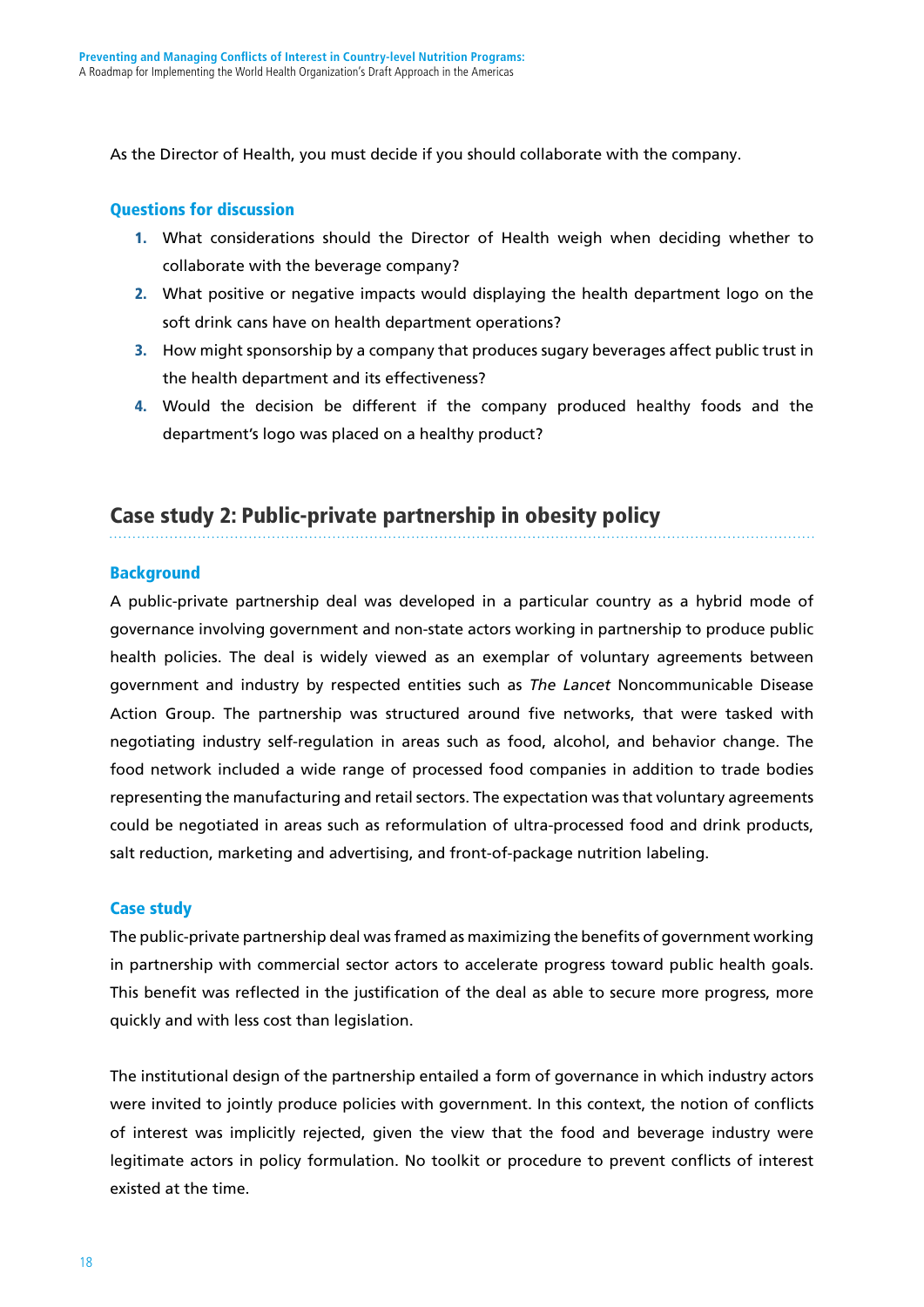The role of government in this partnership was to facilitate dialogue and develop consensus, coordinating stakeholder meetings and workshops. This embodied an assumption that traditional forms of regulation could be replaced with industry self-regulation, in which the government shifted responsibility to food industry actors to demonstrate progress toward public health goals. The assumption on the public side was that involving industry actors in policy formulation would align their economic interests with those of public health.

An evaluation of the deal found little evidence to support claims of policy effectiveness. In addition, analyses of the public-private partnership challenged the assumption that collaborative modes of governance produce effective public health policies; rather, these studies demonstrate how industry actors used partnership approaches to optimize their policy influence, e.g., in shaping the "rules of the game" and preventing unwelcome regulatory standards. For example, industry actors exploited opportunities for policy influence to weaken accountability mechanisms, as in the removal of quantitative monitoring commitments to reformulate ultra-processed food and drink products.

#### **Discussion**

To what extent is this deal compatible with the principles for engagement between Ministries of Health and non-state actors as set out in the decision-making tool?

### Case study 3: Collaborating with a private marketing company to design front-of-package labels for processed food and beverage products5

A local public health advocacy organization wishes to conduct a research project to develop and test different front-of-package labels specifically for the population of a specific country. The aim of the project is to identify the type of label that is best suited to help the local population identify healthier food and beverage options.

The organization needs to bring in external expertise in order to design and test the front-ofpackage labels. A proposal is made to work with a particular private marketing agency, which is enthusiastic about the project and has experience in conducting focus groups in this country. The agency has previously worked with ultra-processed food and beverage companies, including in the

<sup>5</sup> Case-study adapted from: Chacon V, Benson P, Barnoya J. 'Designing a front-of-package labelling system to encourage healthier beverage choices in Guatemala' in: UK Health Forum (2018) Public health and the food and drinks industry: The governance and ethics of interaction. London: UK Health Forum.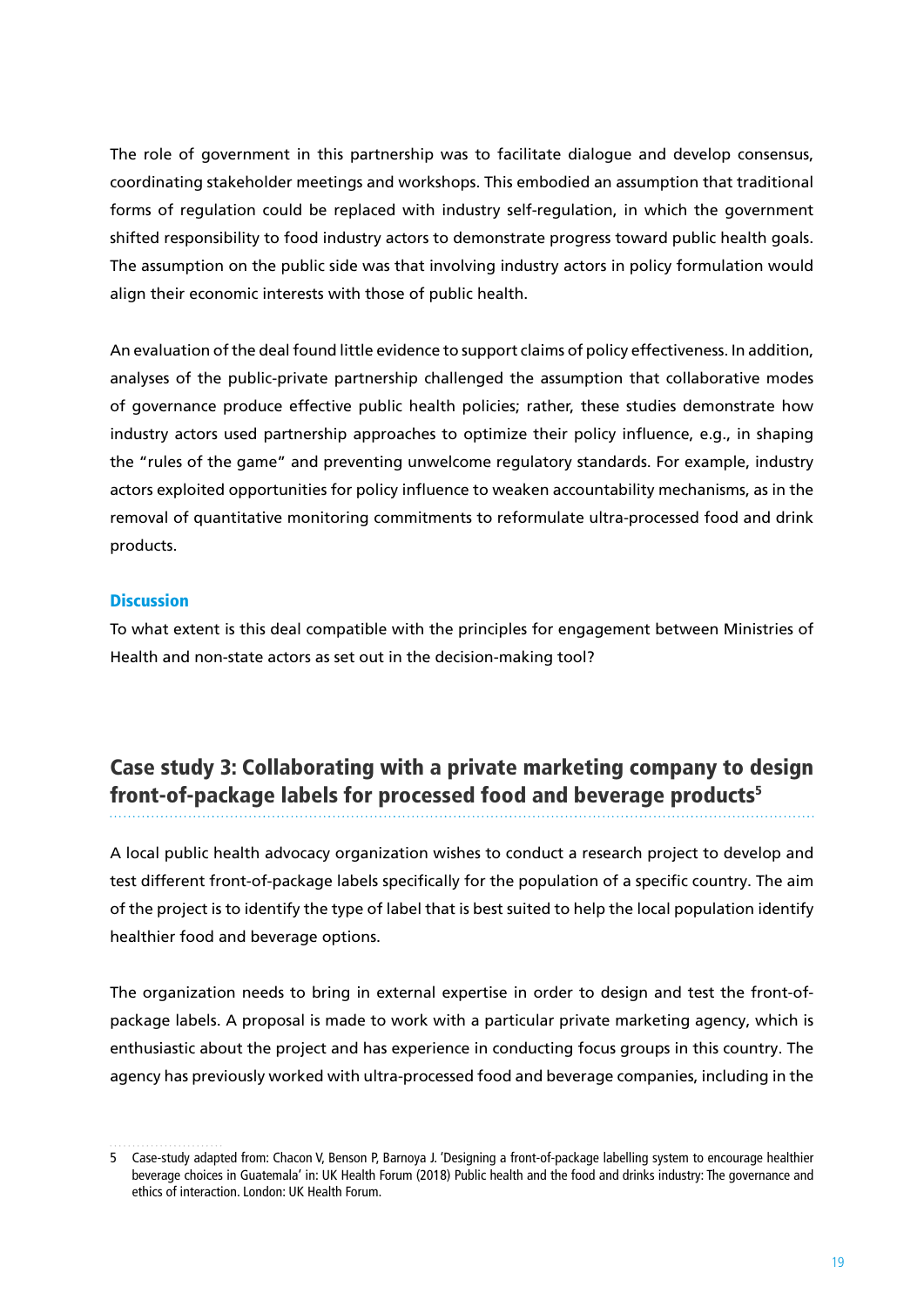creation of logos for products marketed in various countries. This experience is seen as useful in understand local factors. At the same time, it raises questions about potential conflicts of interest in entering into such a partnership.

One member of the organization has worked with the company before and says that they were helpful and responsive to the needs of that public health project. She also notes that the company's experience working on logos and brands in the region will be directly relevant to the design of the health information labels, which need to be clear and understandable to sections of the population with limited literacy. Another organization member is concerned that the company's previous work with ultra-processed food companies creates a potential conflict of interest. She is reluctant for the organization to collaborate with the marketing agency, even if this means they have to abandon the nutrition labeling project.

#### Questions for discussion

- 1. Does the company's previous work with ultra-processed food and beverage companies constitute a significant conflict of interest in this context?
- 2. How relevant is the fact that this refers to the company having 'previously worked' rather than an ongoing relationship?
- 3. What criteria might be used in deciding whether to proceed with this proposed engagement?